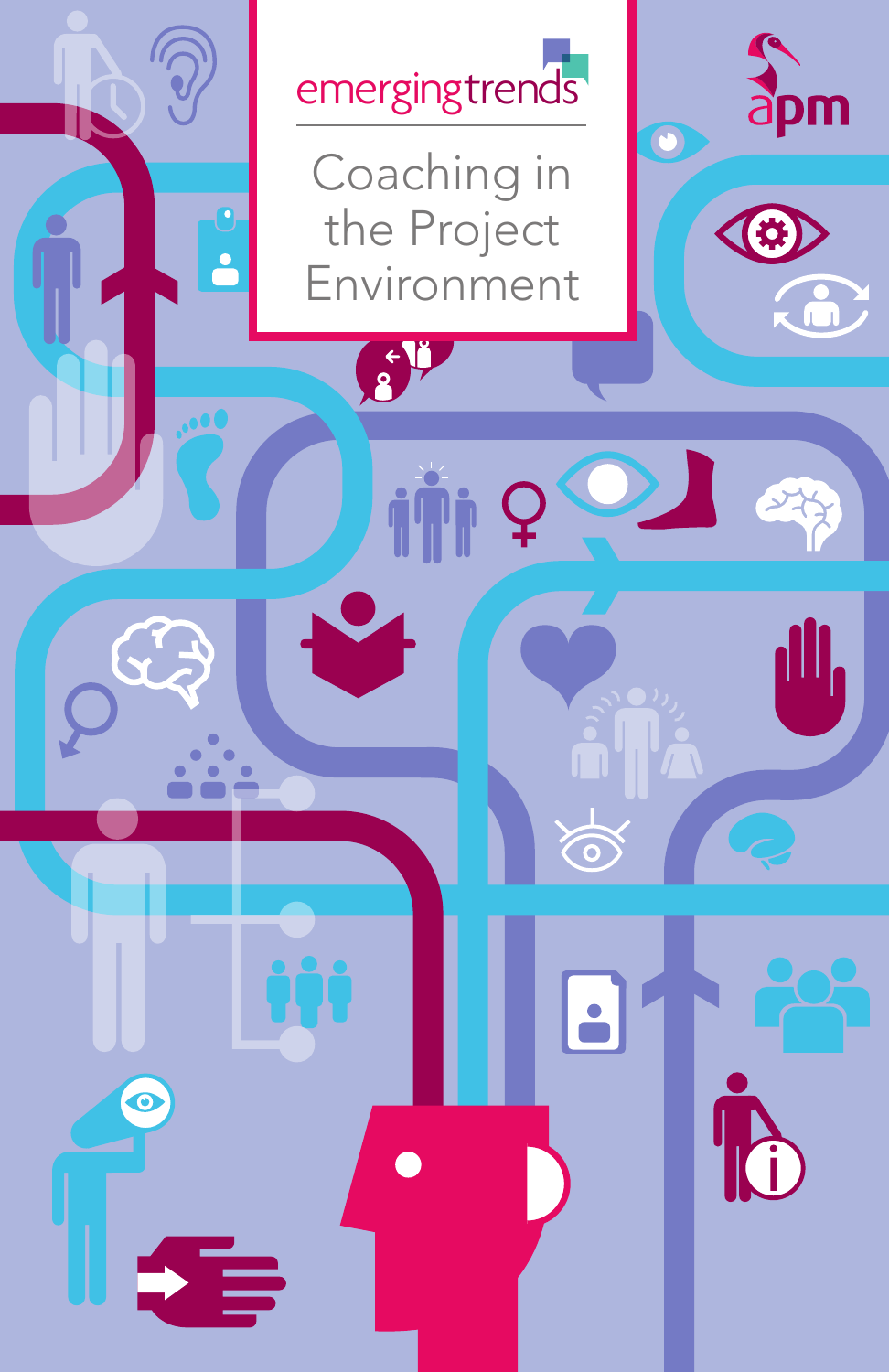# Coaching in the Project Environment



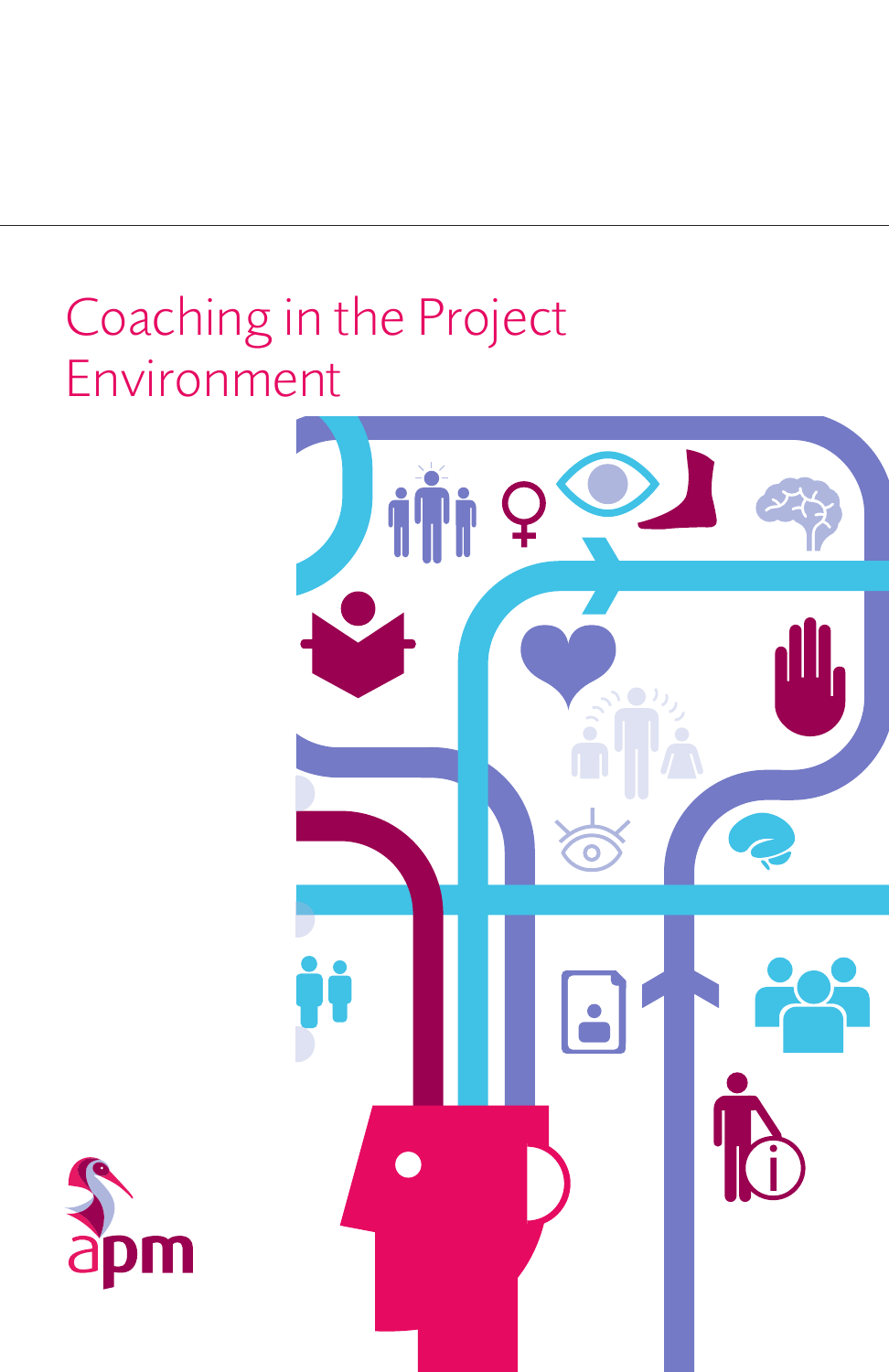Association for Project Management Ibis House, Regent Park Summerleys Road, Princes Risborough Buckinghamshire HP27 9LE

© Association for Project Management 2014

All rights reserved. No part of this publication may be reproduced, stored in a retrieval system, or transmitted, in any form or by any means, without the express permission in writing of the Association for Project Management. Within the UK exceptions are allowed in respect of any fair dealing for the purposes of research or private study, or criticism or review, as permitted under the Copyright, Designs and Patents Act, 1988, or in the case of reprographic reproduction in accordance with the terms of the licenses issued by the Copyright Licensing Agency. Enquiries concerning reproduction outside these terms and in other countries should be sent to the Rights Department, Association for Project Management at the address above.

British Library Cataloguing in Publication Data is available.

eISBN: 978-1-903494-09-7

Cover design by Steven Halton Typeset by RefineCatch Limited, Bungay, Suffolk in 10/12pt Foundry Sans Regular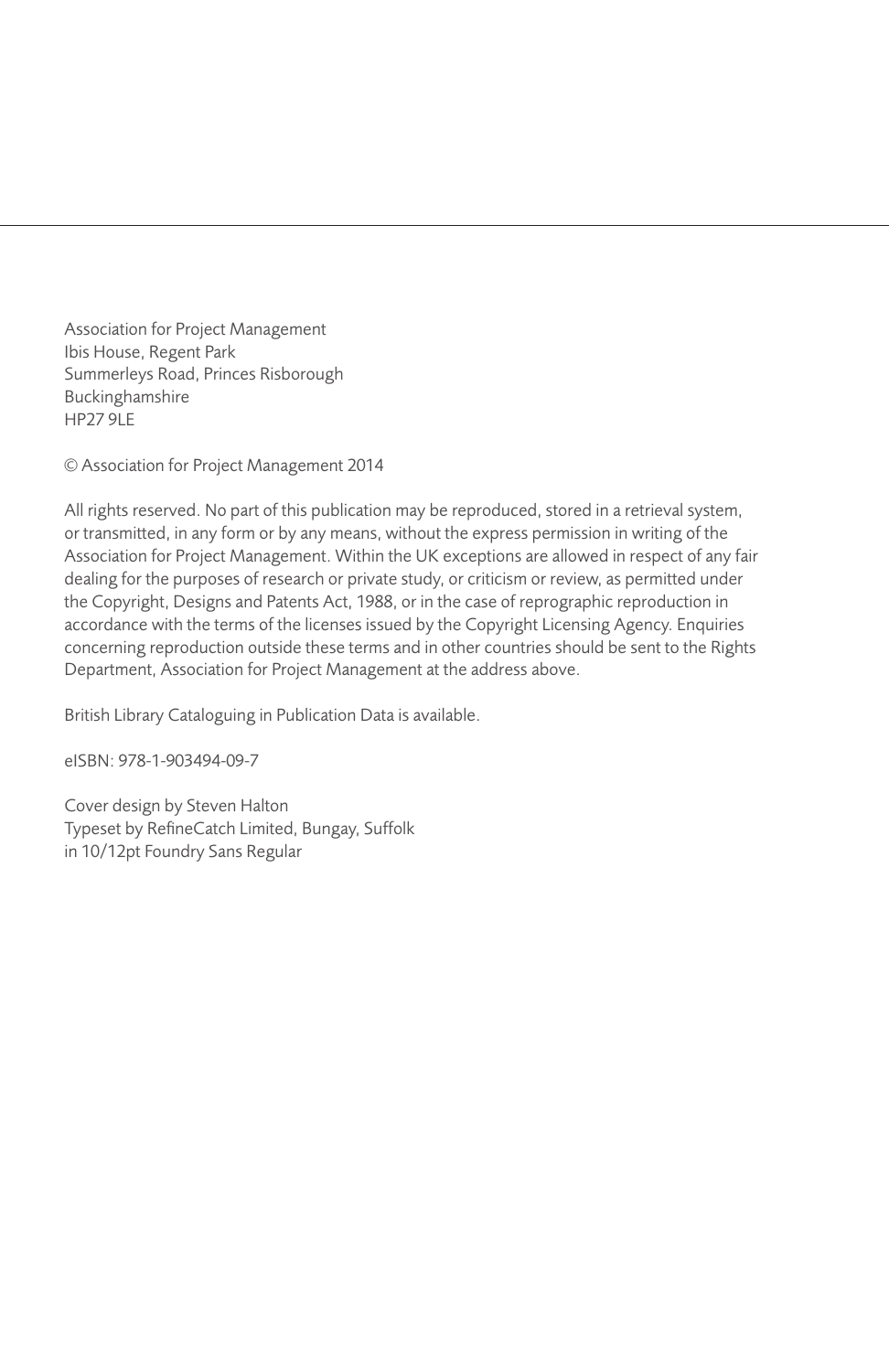# **Contents**

 *Acknowledgements [04](#page-4-0) Notes on contributors [05](#page-5-0) Introduction [06](#page-6-0)*

Using coaching in the project environment [08](#page-8-0) Types of coaching [14](#page-14-0) Mentoring or coaching? [21](#page-21-0) How to get the most from coaching [28](#page-28-0) The case for project coaching [33](#page-33-0)

> *References [40](#page-40-0) Notes [42](#page-42-0)*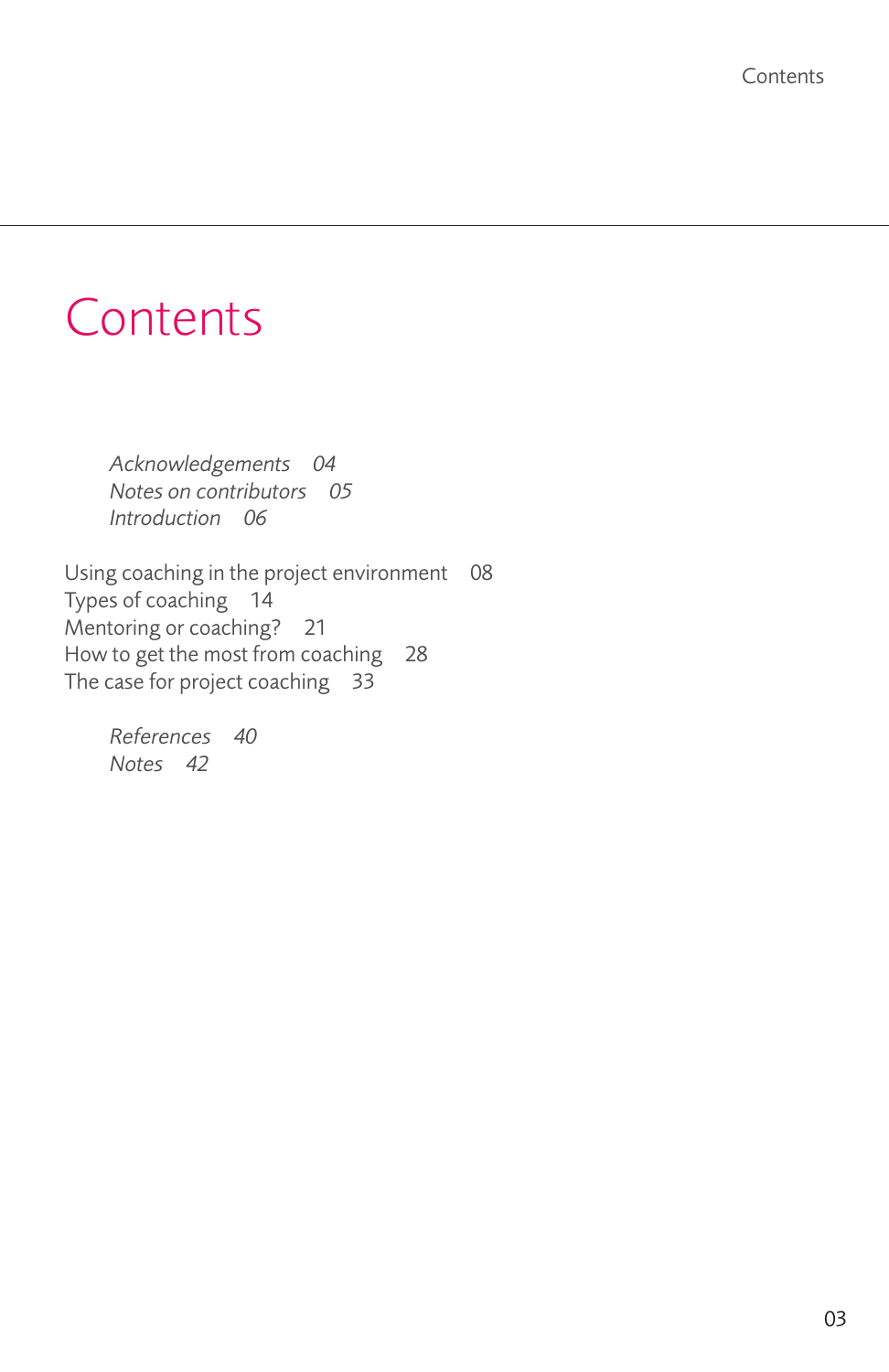# <span id="page-4-0"></span>Acknowledgements

The Association for Project Management (APM) would like to acknowledge and extend its appreciation to the following contributors in helping to create this guide:

APM People SIG members: Robert Blakemore, Miles Huckle, Alun Hughes, Susanne Madsen, Anthony Onabanjo, Carole Osterweil and Ann Pilkington.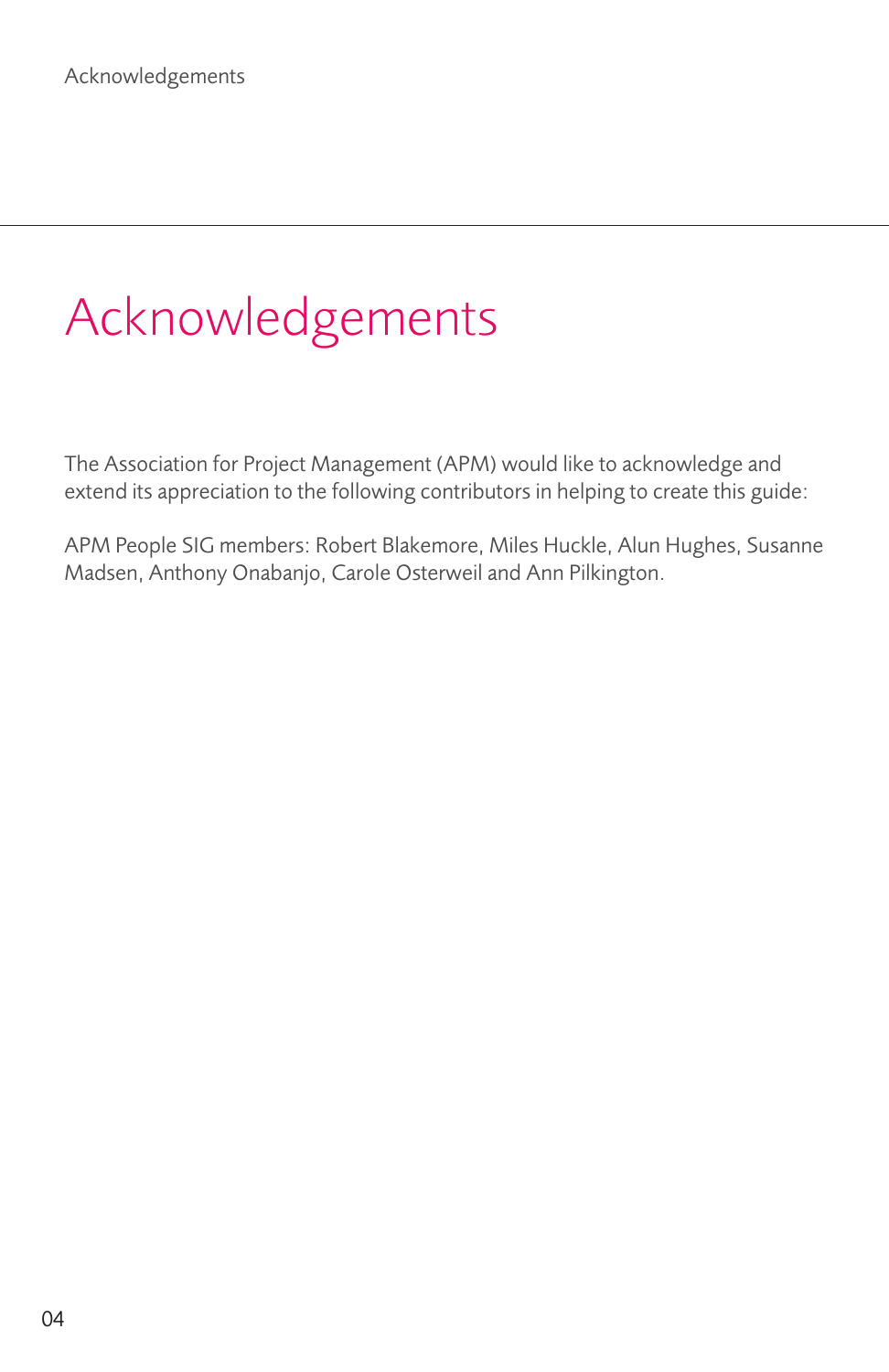# <span id="page-5-0"></span>Notes on contributors

**Miles Huckle** is a director of 20 Degrees Consulting Ltd – a training, coaching and consultancy business based around change management, project management, leadership/management development and innovation. Miles has coached project professionals in the private, public and third sectors and is a member of the International Coach Federation.

**Carole Osterweil** works with directors and senior staff delivering organisational change and transformation programmes. Carole has been an Ashridge/EMCC accredited coach since 2003. She's an expert at addressing the cultural and political issues that go with effective project management and coaches teams and individuals to do the same.

**Robert Blakemore** is an experienced civil servant and project manager. He acts as a mentor to another project manager within his business unit, and actively participates in a Civil Service 'Action Learning set' which is helping to change the management culture within his department. He is writing in a personal capacity.

**Susanne Madsen** is an internationally recognised project leadership coach, trainer and consultant and the author of *The Project Management Coaching Workbook* and *The Power of Project Leadership*. Susanne is a PRINCE2® and MSP® practitioner and a qualified corporate and executive coach.

**Anthony Onabanjo** is managing director at Peak Coaching Ltd. Anthony is a qualified executive coach with a background in IT programme and project management. He has a particular interest in behavioural competences and has developed a coaching model (PITS™) to support the development of project managers, teams and stakeholders.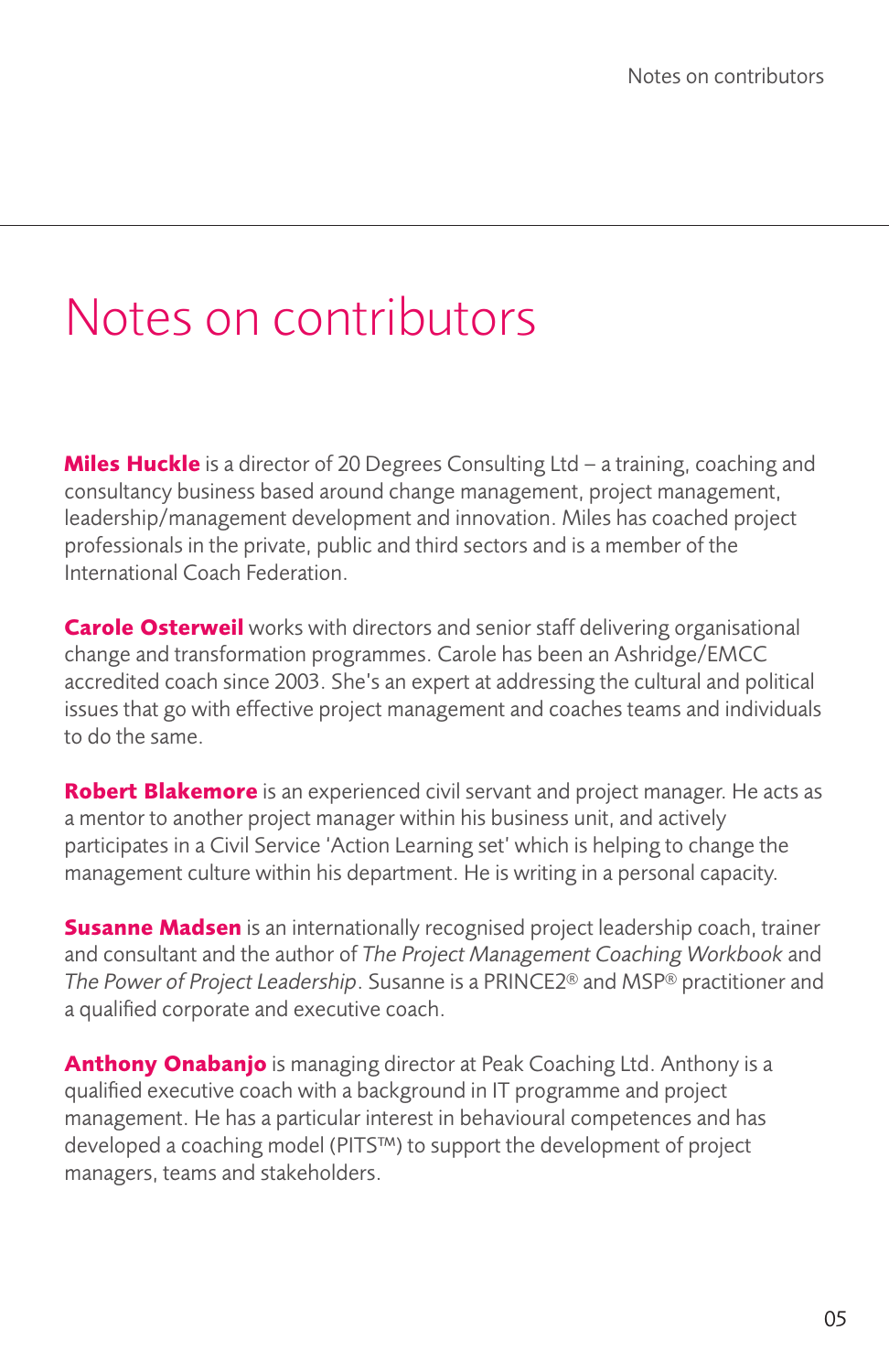# <span id="page-6-0"></span>Introduction

Welcome to this ebook, *Coaching in the Project Environment*. We hope you find it useful.

A number of the APM People Specific Interest Group (SIG) Committee members blogged on coaching and mentoring in 2013 and received a significant amount of interest and feedback from the wider APM membership.

Among this feedback appeared to be a fair degree of confusion between coaching and mentoring. This is something we sought to address in the blog. We then ran a pilot coaching session for those new to the topic.

This ebook seeks to build on those initial blog discussions and the coaching pilot by providing a useful resource for colleagues in the project environment.



You will notice a different style within each chapter. A different author was chosen for each chapter, aiming

to provide a variety of points of view and emphases. The one thing all the authors have in common is that they have benefited from coaching and can attest to its value.

Moreover, each uses coaching in their 'day job'. Some are 'internal' coaches, i.e. they use coaching techniques within their organisation only. Others are professional coaches who earn a living from their coaching interventions.

We set the scene with Miles Huckle, who uses case studies from his experience of coaching in the project environment to bring the benefits to life. Project managers and learning and development professionals provide a raft of quotations to illustrate the power of being coached.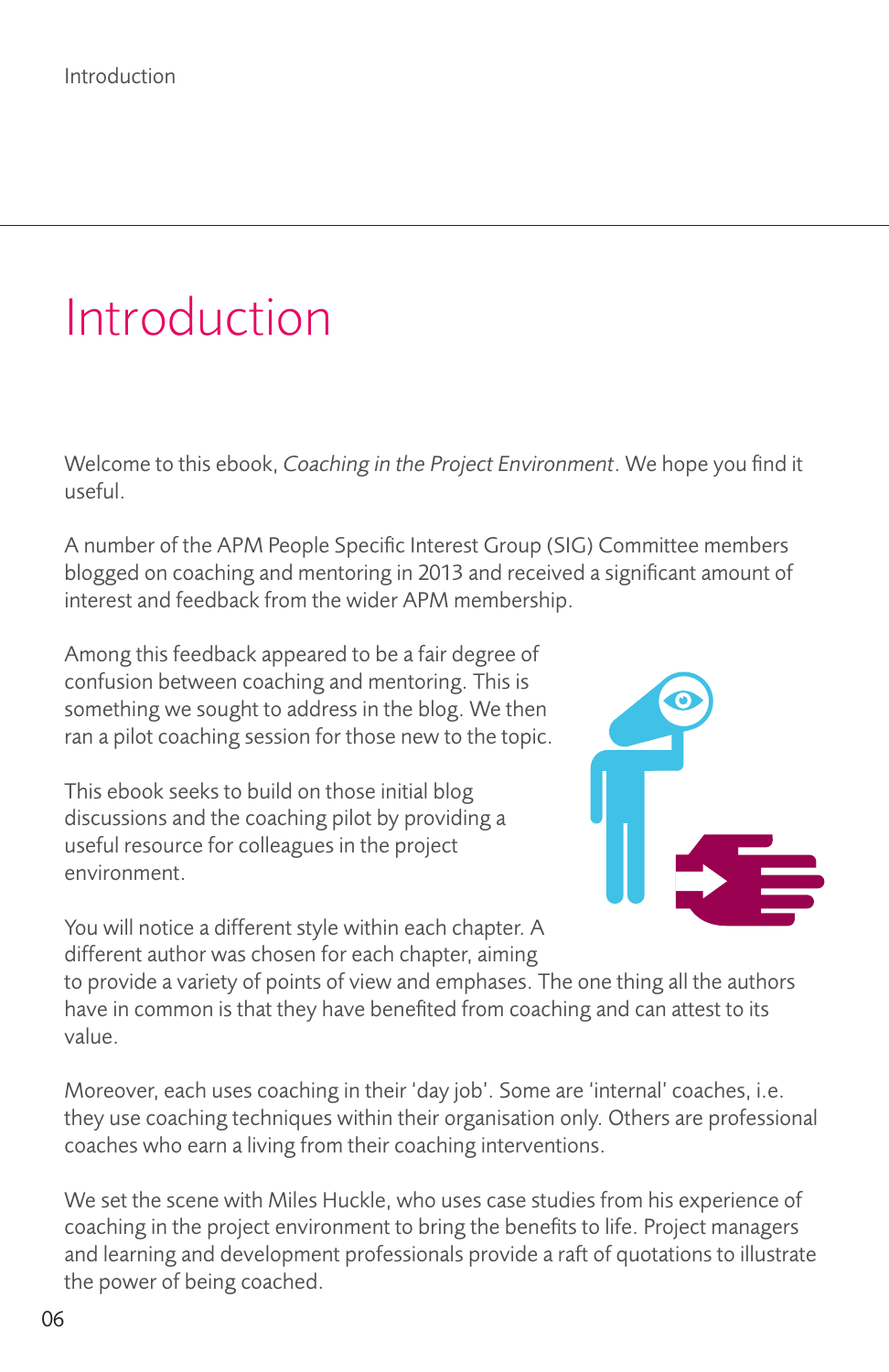Carole Osterweil uses storytelling to good effect as she presents case studies from the project manager's and project director's perspectives. We hear stories that will be all too familiar to some readers. Carole moves us beyond one-to-one coaching into team coaching to create a high performing project team.

Robert Blakemore then takes up the question of whether coaching or mentoring is the right approach. It will come as no surprise to most readers that the answer depends very much on the specific situation. Robert was one of the key APM People SIG bloggers on this topic and his chapter builds on his blog posts and brings his insights as a project management practitioner to the subject.

Susanne Madsen makes it personal to the reader. She explores what you should consider when looking for a coach. Her concluding section is a list of powerful questions we can all benefit from, including whether you want to move forward formally with a coach or not.

Anthony Onabanjo concludes the book by looking at some of the evidence for the effectiveness of coaching. While coaching is used extensively in organisations worldwide, Anthony was struck while writing his piece by the lack of research carried out into the efficacy of coaching specifically in the project environment.

All in all, the book spans a rich variety of writing styles and perspectives from those who have been coached and those who coach. Hopefully, you will find something of value here that will help you in your development.

> Alun Hughes APM People SIG October 2014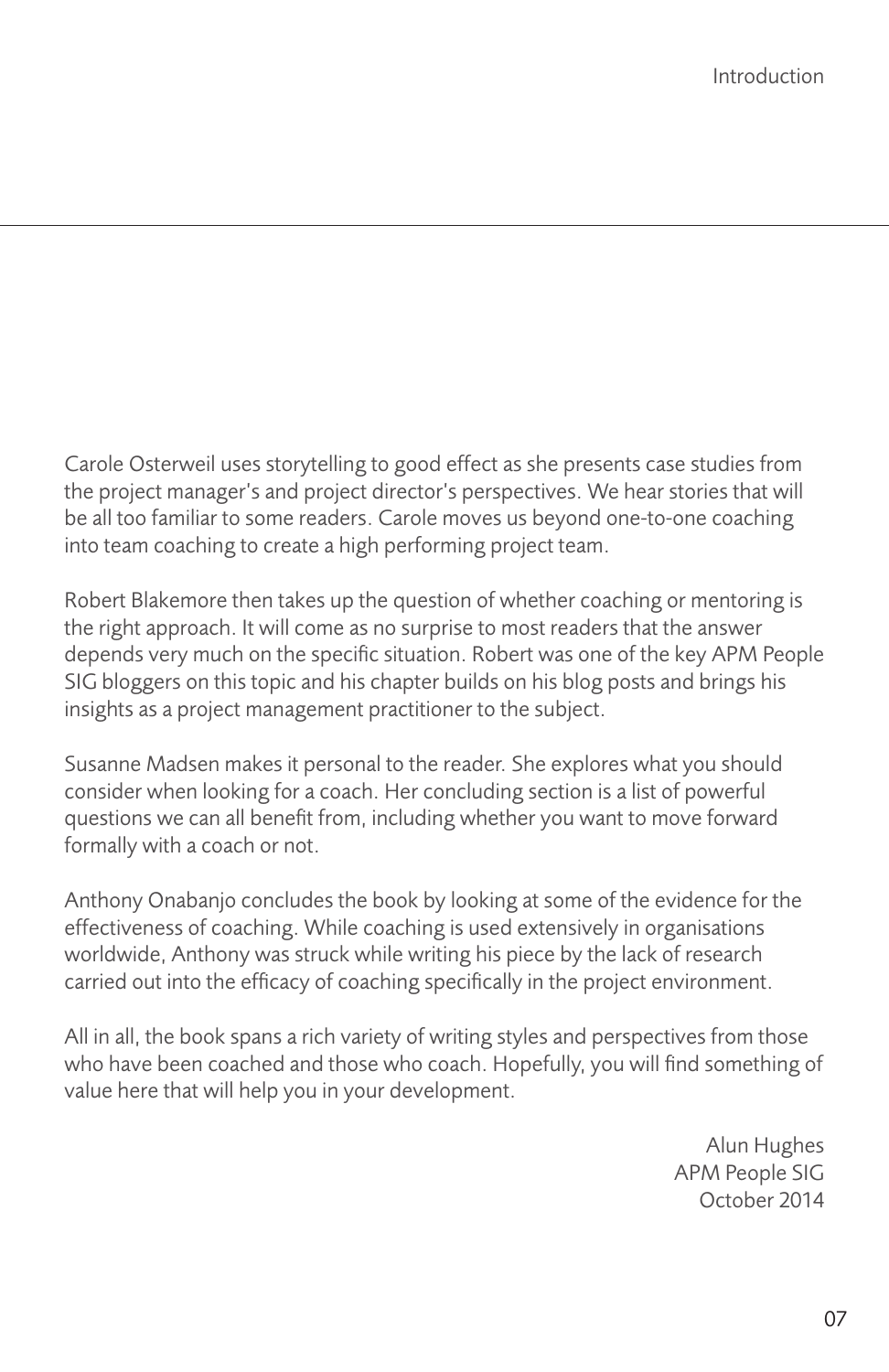# <span id="page-8-0"></span>Using coaching in the project environment

# Miles Huckle

Coaching has been successfully used in organisations to develop line managers and senior management teams. However, in many organisations, there is a conspicuous lack of coaching provision in project management teams. Now coaching is starting to be used more in the project management function to create and sustain a high performing project delivery capability.

Coaching is a series of structured conversations designed to enable a client (project manager/project team) to achieve their own goals. The client decides what they want to work on. The coach helps the client get there by questioning, challenging and supporting them. The coaching session is confidential. Coaching is about change; the client has to be willing to change.

## Coaching provision in organisations

Many organisations offer coaching via:

- Internal coaches, employed by the organisation
- External coaches, contracted into an organisation.

Coaching is typically arranged through:

- l Human resources
- Learning and development teams.

Coaches are often made available to:

- Rising talent
- Current leaders with line management responsibility
- Senior executives.

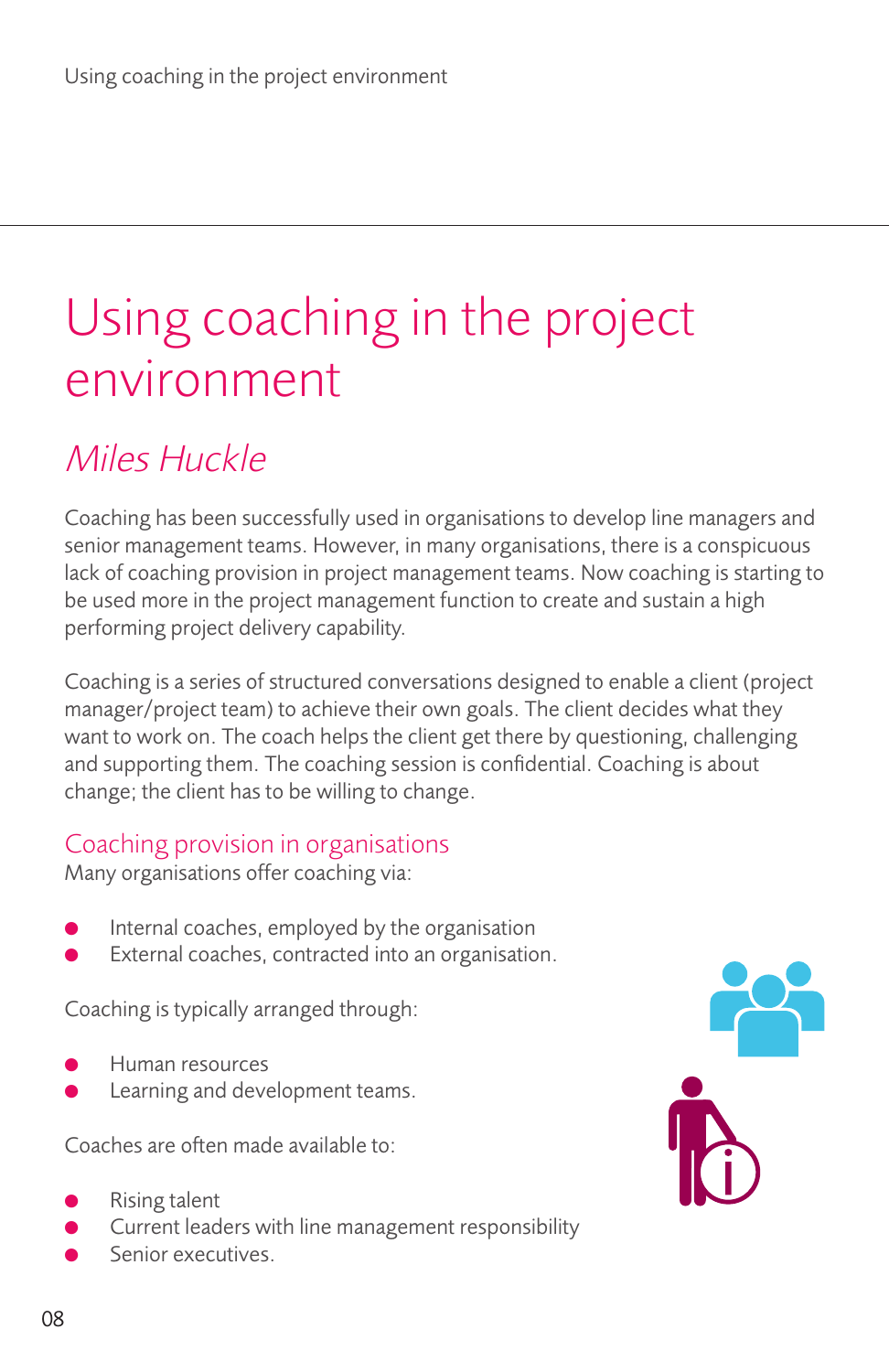In some organisations, project managers can now access a coach. Where there is no coaching provision, project managers may contract a coach privately to help them work through the challenges they face.

## Project coaching topics

Coaching has a very real relevance for project managers. Project managers have asked to be coached on:

- Stakeholder relationships
- **Confidence**
- $\bullet$  Handling the personal fallout from project issues
- $\bullet$  Stepping into the project management role for the first time
- $\bullet$  Coping with pressure
- $\bullet$  Feeling stuck and powerless
- l Handling conflicting priorities
- Feeling isolated
- Better ways of working with very senior staff.

## The effects of coaching on project managers

Here are some typical comments that we hear from those who have gone through coaching:

- "Underneath I feel a lot more confident and also I am learning how to support myself more effectively."
- "Many people see a project as moving from A to B. It's a technical thing, with processes to follow. What I have learned is that projects will always require some form of behavioural change. Project managers will always need people to do something differently. If project managers haven't experienced personal change through a tool like coaching, they will have very little empathy with the human side of change."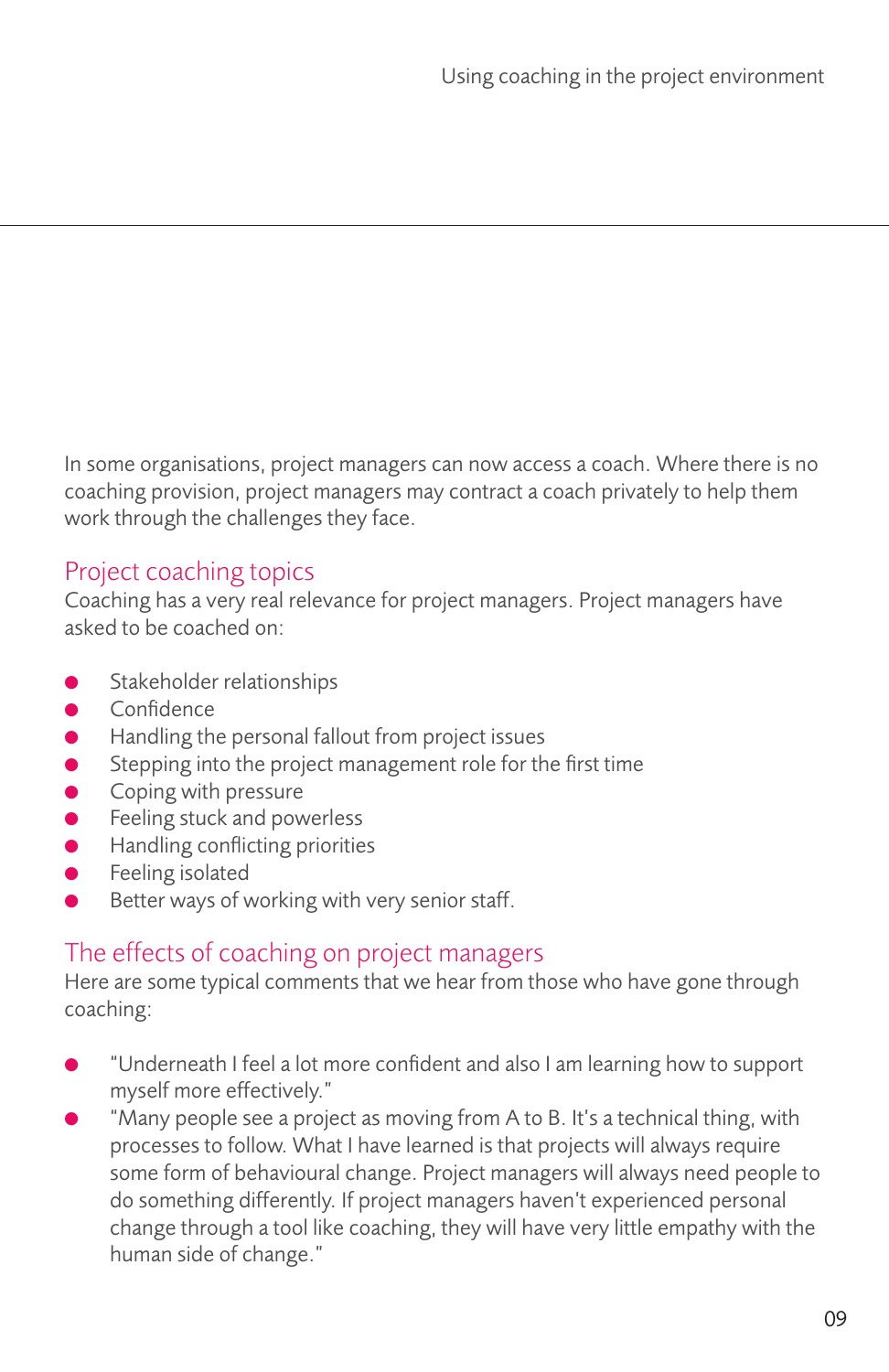- l "I am still in the same project with actually more pressure as deadlines approach, but I feel more alive than I have for several years. I have managed to take control."
- "The questions my coach asked me opened my eyes to different and new ways to see things, and led me to think about things differently. I have a wider range of possible solutions than previously. A lot of these are actually positive possibilities rather than old, tired, stuck-in-the-mud options."
- "Being accountable without being judged or criticised was actually a unique experience."
- "There was an occasion of 'aha' when I realised the real issues were actually something completely different from what I originally thought. That was a turning point."

#### Implementing coaching across the project environment

Below are two examples of how coaching in the project environment can make a difference on an individual and organisational level.

### **Case study – individual**

Marc was appointed project manager of an IT project in central Europe. The project spanned several countries. Marc had delivered projects on this scale before. He knew he would face challenges working with all the stakeholders and making sure everything was ready for launch in each country at the right time. So he took up the one-to-one coaching sessions made available, with some additional coaching sessions when particular project issues arose.

"I decided to give coaching a go because of a project manager I had worked with in the past. She had a very, very good relationship with people, and could get the best out of them in every project she worked on. I asked her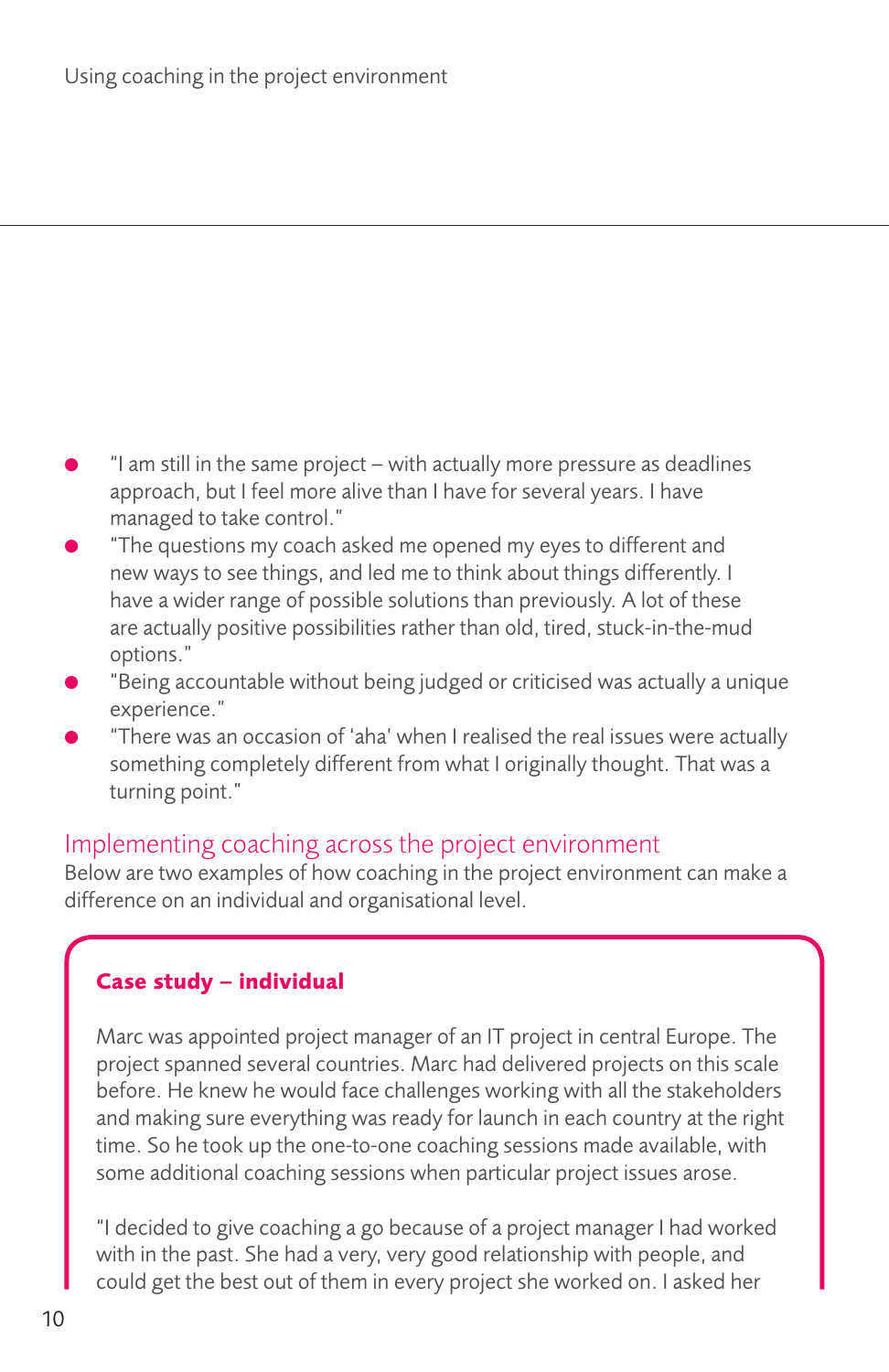how she created such strong relationships. She said she had developed a coaching approach, and always sought to empower project teams to identify appropriate outcomes and work towards them.

"Coaching helps me find the right outcome. This gives me the energy I need to drive the project forwards. In turn, this helps build my confidence. Coaching helps me develop my own skills.

"Coaching gives me a different perspective. Most project managers and delivery staff I have worked with are very analytical – they have a tendency to dive into the detail. Coaching helps bring me back up to a helicopter view and re-prioritise.

"At times, I couldn't see the wood for the trees. Coaching gave me the precious time to think. What shocked me was that I was able to step out of my project and work it through. This fresh perspective enabled me to come up with different priorities, ideas and solutions to the problems I was facing. As a project manager, the coaching also helped me realise that I am sometimes doing work that isn't mine. All this in a 30–60 minute session!

"Coaching allows me to stand back, re-focus on my project and think clearly about how to progress. This helps take a lot of the complexity out of project management and keeps me focused on the outcome.

"Now that I have gained some coaching experience myself, I am finding my relationships with stakeholders are strengthening."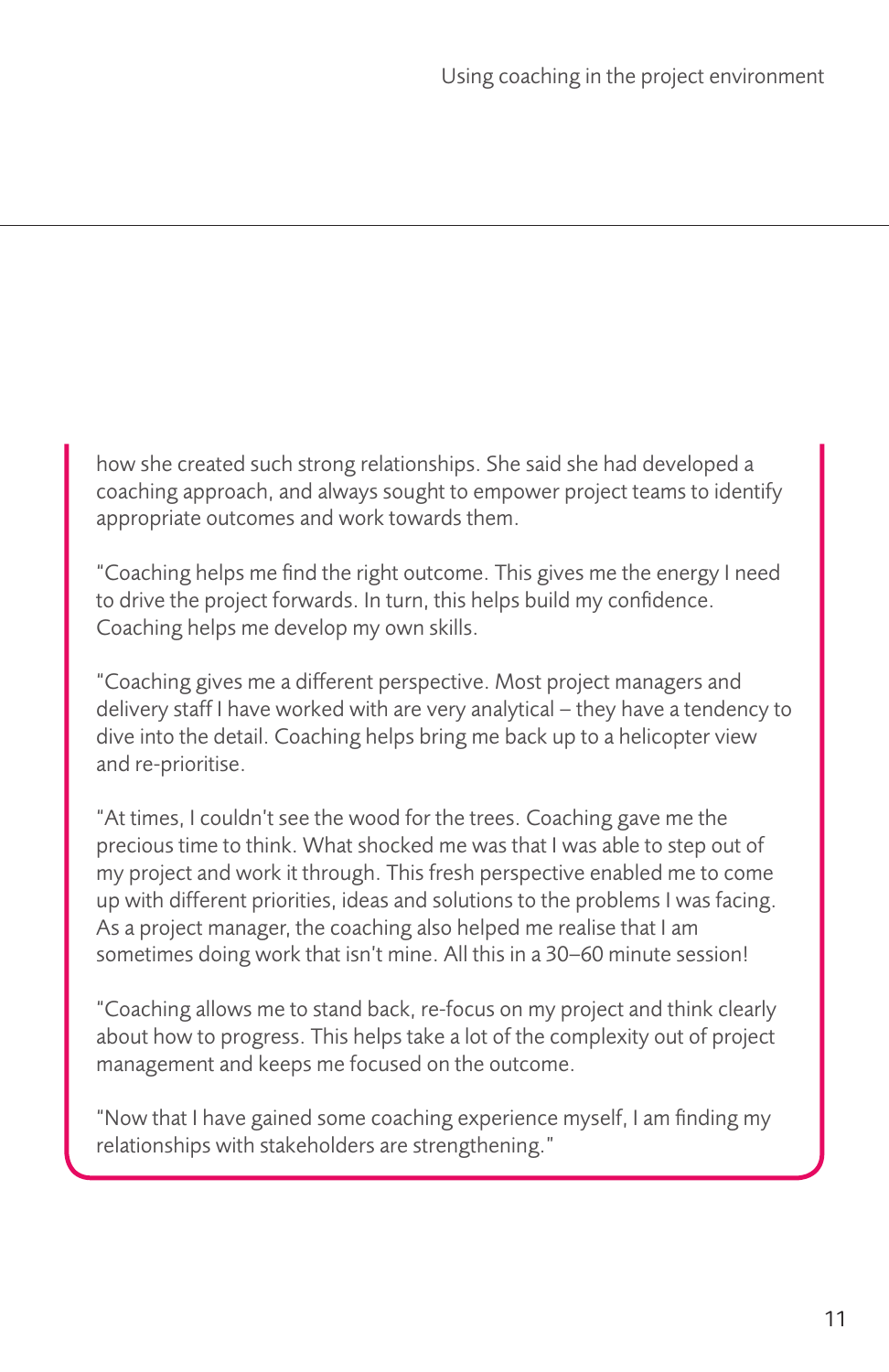#### **Case study – organisation**

A large services organisation identified the need to further develop its project management capability.

The organisation had recently gone through significant expansion, with an increasing array of challenging projects. Numerous project staff were trained in project management, a project management process framework was in place and the project managers were technically competent.

In general, coaching was viewed by staff as a 'correction measure' – a tool to remedy poor performance in operational teams.

However, attitudes changed when the organisation realised that there was an opportunity to help project managers find their own way to overcome the obstacles they faced. The head of learning and development and head of projects developed a business case for coaching to be offered. Having gained commitment, they created a direct facility for project managers and key project delivery staff to have access to a coach.

The head of learning and development explained: "We have our own pool of internal coaches here in the Learning and Development team. These internal coaches supported the development of the leadership function. However, project managers would often miss out on coaching as they were neither line managers nor senior managers. Despite this, our project managers were running business-critical projects.

"Coaching in our business is now recognised as a development tool that helps get the best out of staff.

"Most of our project managers have a day job to handle too, so juggling the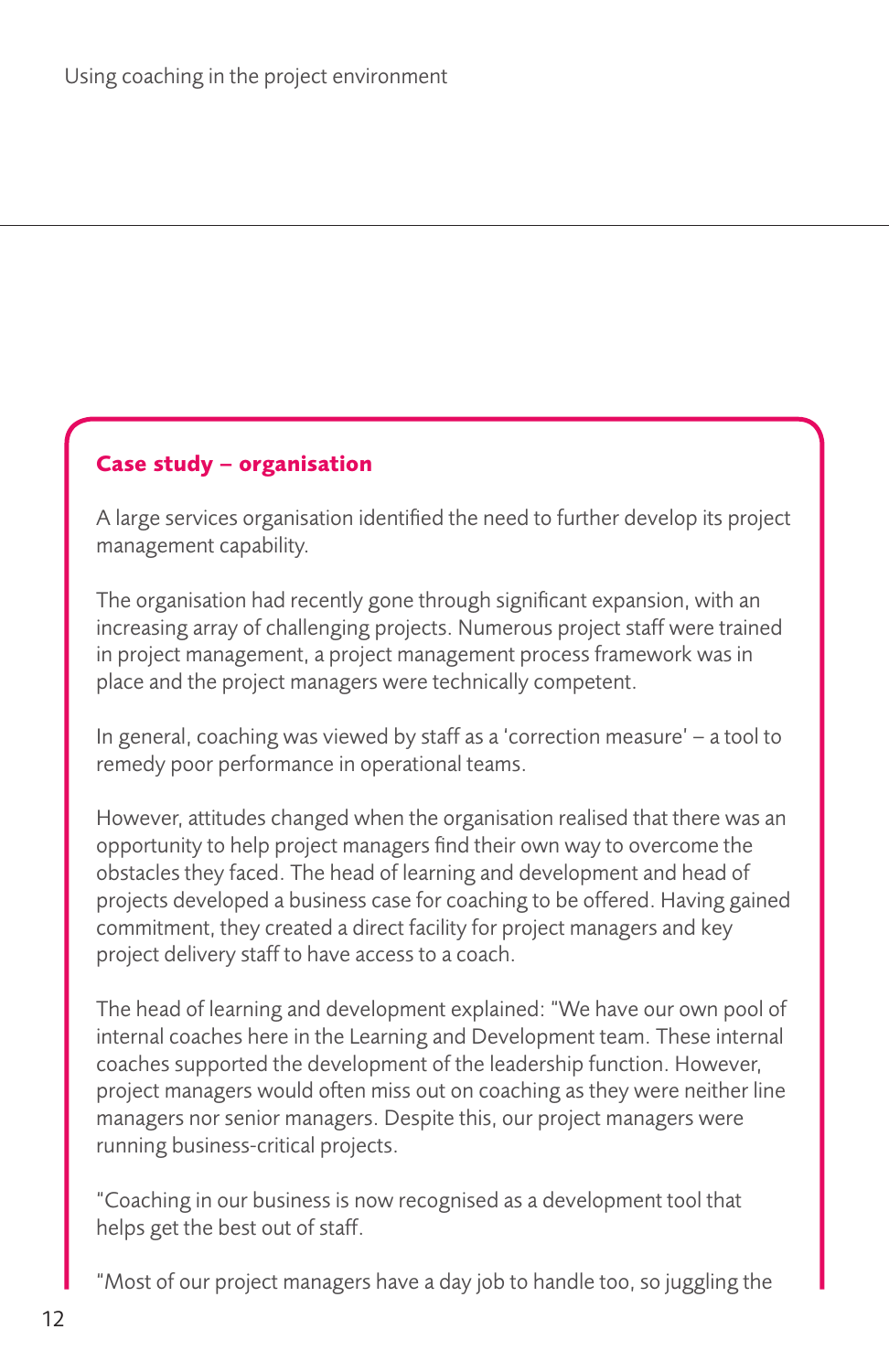conflict around time and priorities was an issue we expected our project managers to touch on. Now that coaching is used in projects, our project managers clearly have increased confidence, are much more willing to challenge and can find new ways to drive the project forward. Coaching definitely gives them the edge."

### The future of coaching within project environments

Organisations looking to use coaches to aid project delivery should seek out coaches who have gone through recognised training and accreditation. Having professional coaches with a project management background helps build rapport between the project coach and the project client.

As coaching is further introduced into project environments, project managers will learn coaching approaches that can be applied more extensively. For example, team coaching will be a key tool to support the recent rise of more facilitative project management approaches which bring stakeholders together on a regular basis.

Coaching has been a largely untapped resource within many project environments. There is a real opportunity to build a greater project management talent pipeline, where project managers and delivery teams are better able to meet the challenges they face.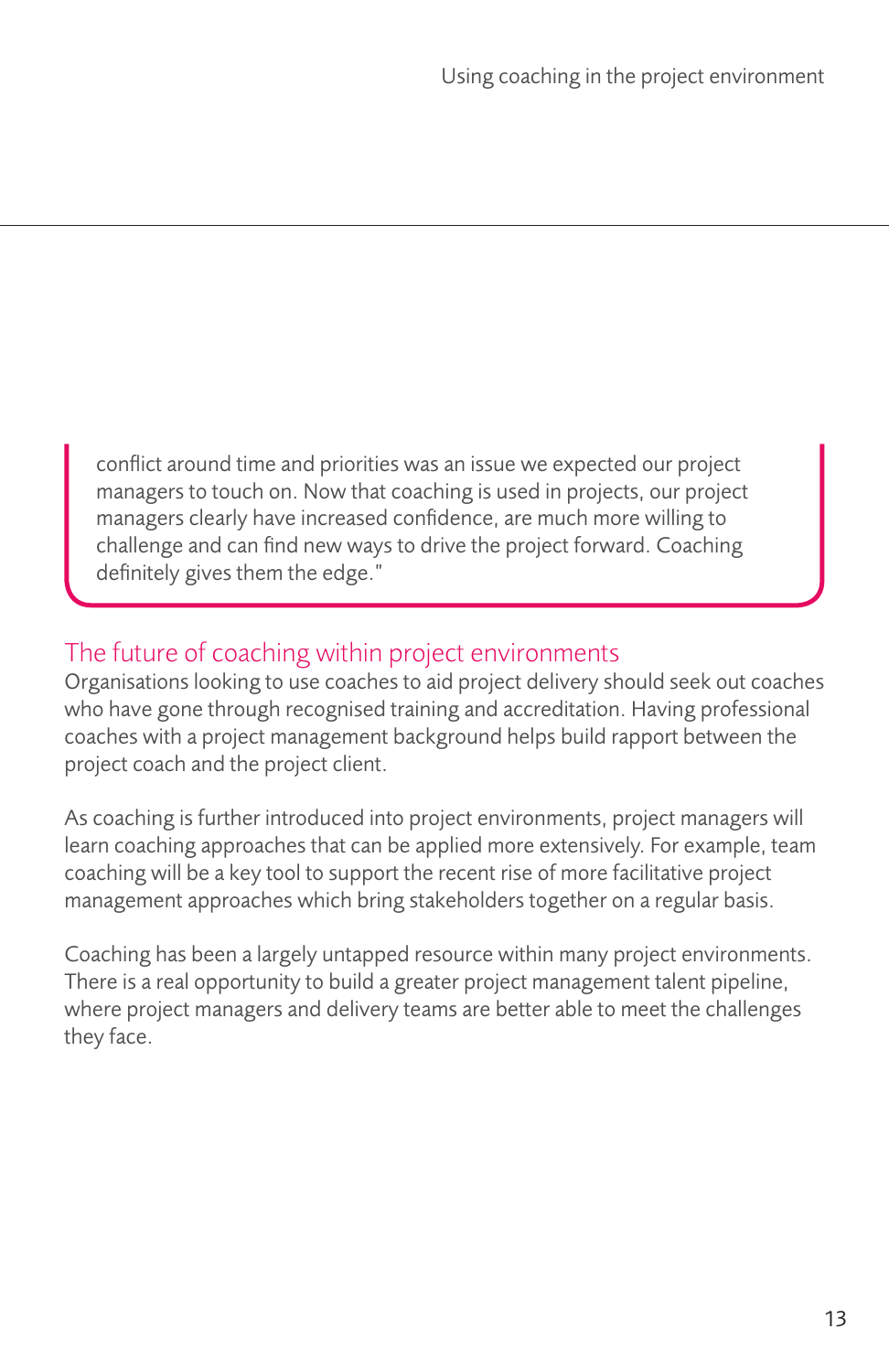# <span id="page-14-0"></span>Types of coaching

# Carole Osterweil

When I was asked to write this chapter I was struck by the numerous different labels people use to describe coaching. I took the view that, while these labels might be interesting for coaches, HR and learning and development professionals, my chapter needed to answer two questions:

- What is coaching?
- What types of coaching will help me and my project team?

Let's start with a brief definition. John Whitmore (1992), who wrote one of the seminal books on coaching in a business context, describes coaching as, "unlocking a person's potential to maximise their performance at work" and "helping them to learn rather than teaching them". To illustrate this I've focused on the story of Samir (a fictional character based on several project leaders I've worked with recently).

#### **Samir's story 1**

When OPMEX heard they had won this £5m contract they were delighted. It was a complex brief – a major reconfiguration of the client's office space at the same time as cultural change through the introduction of new IT and flexible working.

But six months in, Samir, the OPMEX project lead, was having second thoughts. The client team was in disarray. In a recent announcement of an additional round of redundancies, five of the seven workstream leads had learnt that their jobs were at risk. The programme director had retreated and would only focus on deliverables related to the building works. The senior responsible officer (SRO), who was also the workstream lead for culture change, was playing hard to get and was impossible to pin down.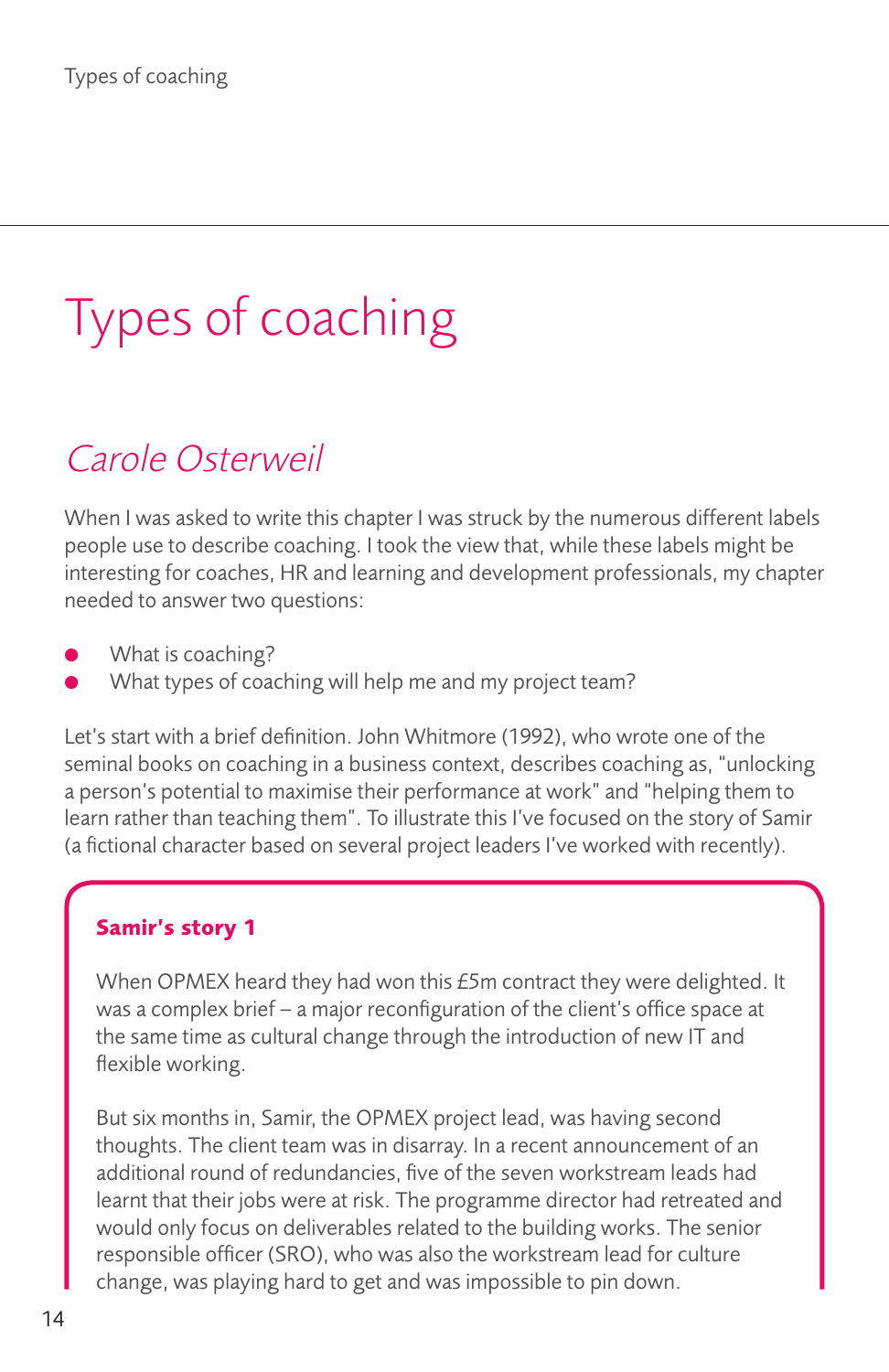Samir was doing everything he could to address the situation, and this was taking a significant amount of his time yet was having little impact. He was becoming increasingly stressed. It felt as if OPMEX's reputation was resting on his shoulders and for the second time that week he'd woken up in a cold sweat.

What from Samir's situation resonates for you?

- You are doing more and more yet nothing seems to bring results.
- $\bullet$  Stress is increasing.
- **•** Your confidence is waning.
- $\bullet$  The project team is not working as effectively as it should.
- You've discovered you cannot rely on key stakeholders.
- The project bears little resemblance to the one you signed up for.
- It feels as if the project's success rests mostly on your shoulders.

While most people think of coaching as part of individual development through one-to-one conversations between coach and client, in recent years, there's been an increasing interest in team coaching. We'll explore team coaching, which is informed by similar principles, through Samir's eyes later in this section.

I mentioned the many labels used to describe types of coaching earlier. The key ones I want to highlight are executive, leadership and project leadership coaching. All of them are relevant for someone like Samir and they largely focus on the same thing – leadership development!

The term used typically reflects organisational culture and the coach's personal preference.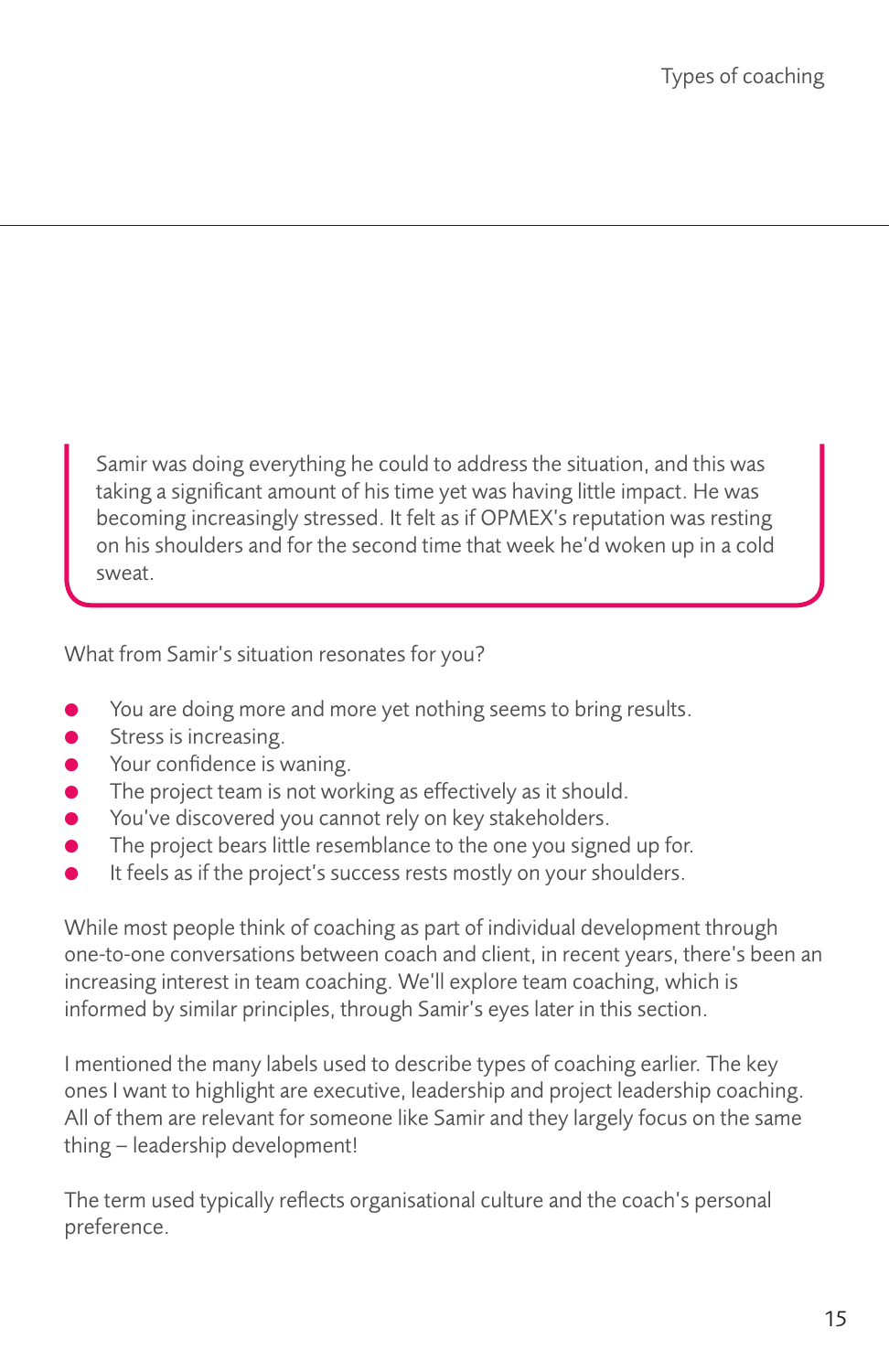#### **Samir's story 2**

By chance Samir ran into someone he knew on the train home who suggested he meet with an executive coach. Samir takes up the story.

What did I expect from coaching? I wasn't sure, possibly someone to bounce ideas off.

Anyway, I was in such a state that I agreed to a taster session. My coach started by explaining that everything we discussed would be totally confidential.

Things started to change from that session. It was the first time I'd been able to download everything going on in my head without worrying about how to navigate through the maelstrom. It was so helpful to take this step back and look at the situation, including how I felt about it. I could see how I had got into a spiral of feeling under threat, angry and even depressed. At my lowest points I'd been worrying I might do something I'd regret. Understanding this big picture allowed me to identify where the real issues lay and from this more informed place I began to see a way through.

We ended the session discussing how to take this forward. I went away and wrote a business case for a block of five further sessions. I had clear goals – to build on the work we'd done, to develop strategies for influencing the key client stakeholders, including the SRO, and to protect me from burnout.

I've a very different understanding of coaching now. I'd say its purpose is to allow you to understand yourself better and see how and why you react in particular situations, and to support you in developing an approach that will work for you personally.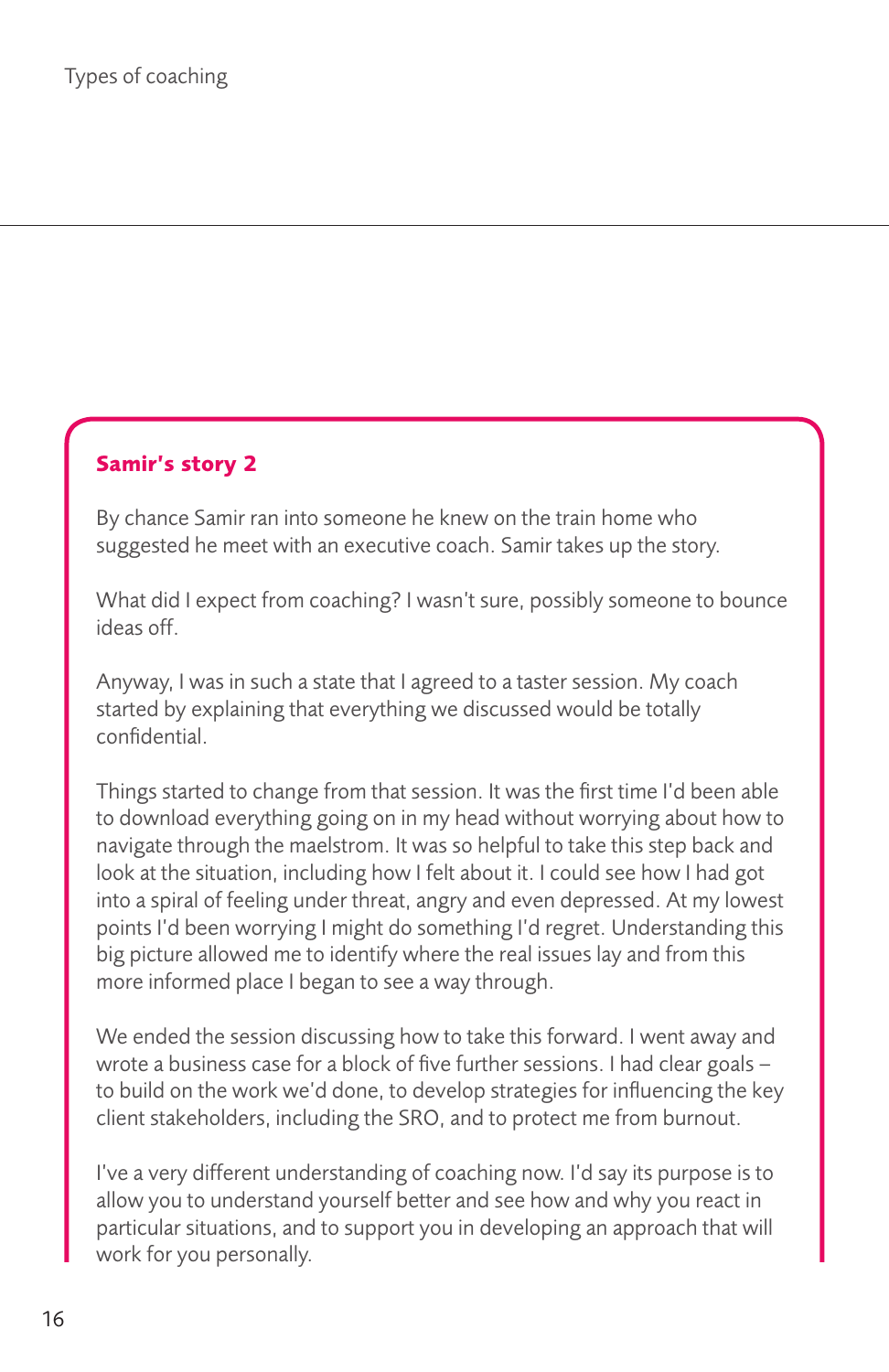Crucial aspects are confidentiality and developing a trusting relationship with your coach. As mine told me, "You have to be willing to open your kimono and take a good look at yourself." Another crucial aspect is what she describes as the coaching contract, which sets out what you want to achieve through coaching.

In the fourth session it was very clear that the project team was not performing – there were some tricky relationship issues which I had tried to address through the usual routes, without success.

I'm used to getting the team together as part of the project kick-off, and we meet regularly to monitor progress and troubleshoot project issues. But this was different – I began to realise that I needed to think of the project team as an entity in its own right and I needed everyone in the team to step up and take responsibility for the team's performance as well as their own. That meant a big change in the way people were thinking and behaving.

As executive coaching was working so well for me, I wanted to find out what team coaching could offer. My coach suggested I speak with one of her previous clients, Jean.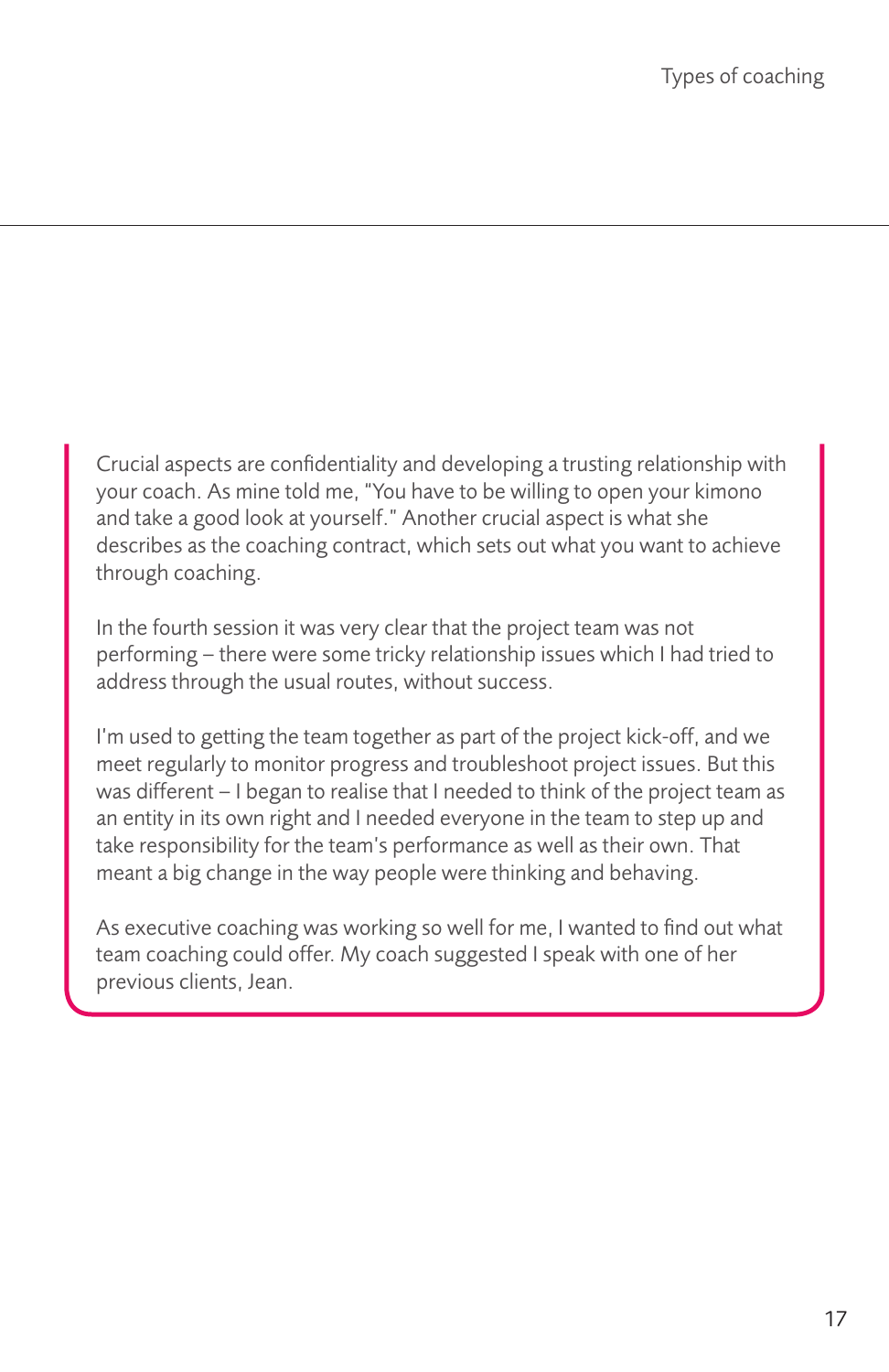## What is team coaching?

Team coaching (sometimes called systemic team coaching or performance coaching) is summarised in Figure 1:



**Source** Based on Buckle and Lines (2012)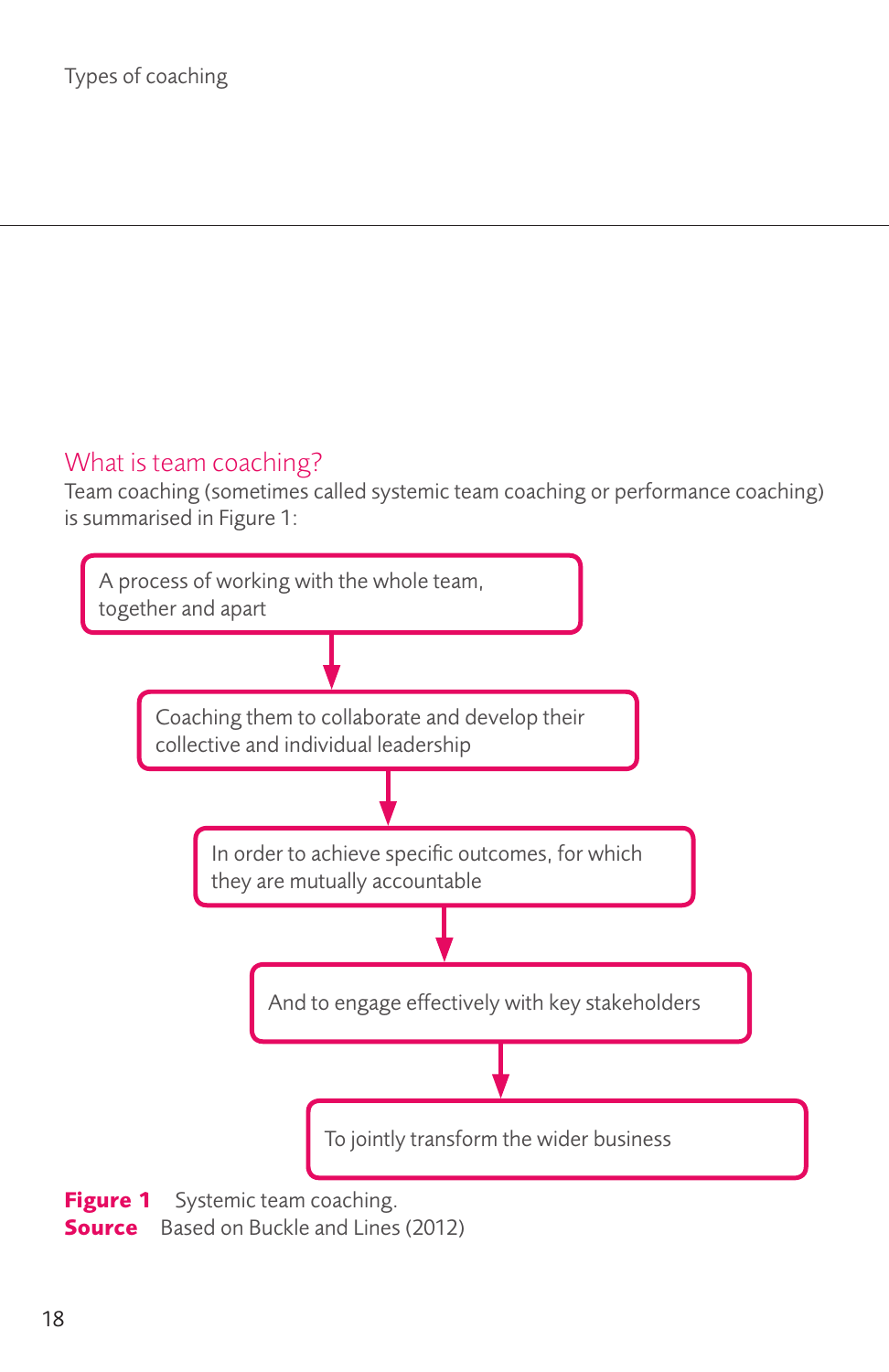There are both similarities and differences between project leadership coaching and team coaching.

- Team coaching aims to unlock the team's potential and maximise its performance, by helping the team and its individual members to learn.
- It relies on confidentiality and developing open and trusting relationships with the coach and between team members.
- There is a coaching contract which is developed with the team members not the team leader on behalf of the team. Everyone has to sign up to it and agree the coaching goals.

Here's how it worked for Jean.

### **Jean's story**

As project director I could see that things had to change.

I had a team of highly talented and committed individuals who had worked pretty well together in the initial phases of the project. Yet changes outside our control had introduced a different dynamic. They were putting the same energy into their work, but they seemed to be operating as individuals rather than a high performing team. What's more, at times you could cut the atmosphere with a knife. And, to be frank, I needed more from them – especially given our project's growth aspirations.

The coach started with confidential, one-to-one meetings with me and all my senior team members. The aim was to clarify and build awareness of the team's issues and to scope the work. She then developed a team coaching contract which was agreed with all the senior project team members. Its aim was to transform the culture of the project team,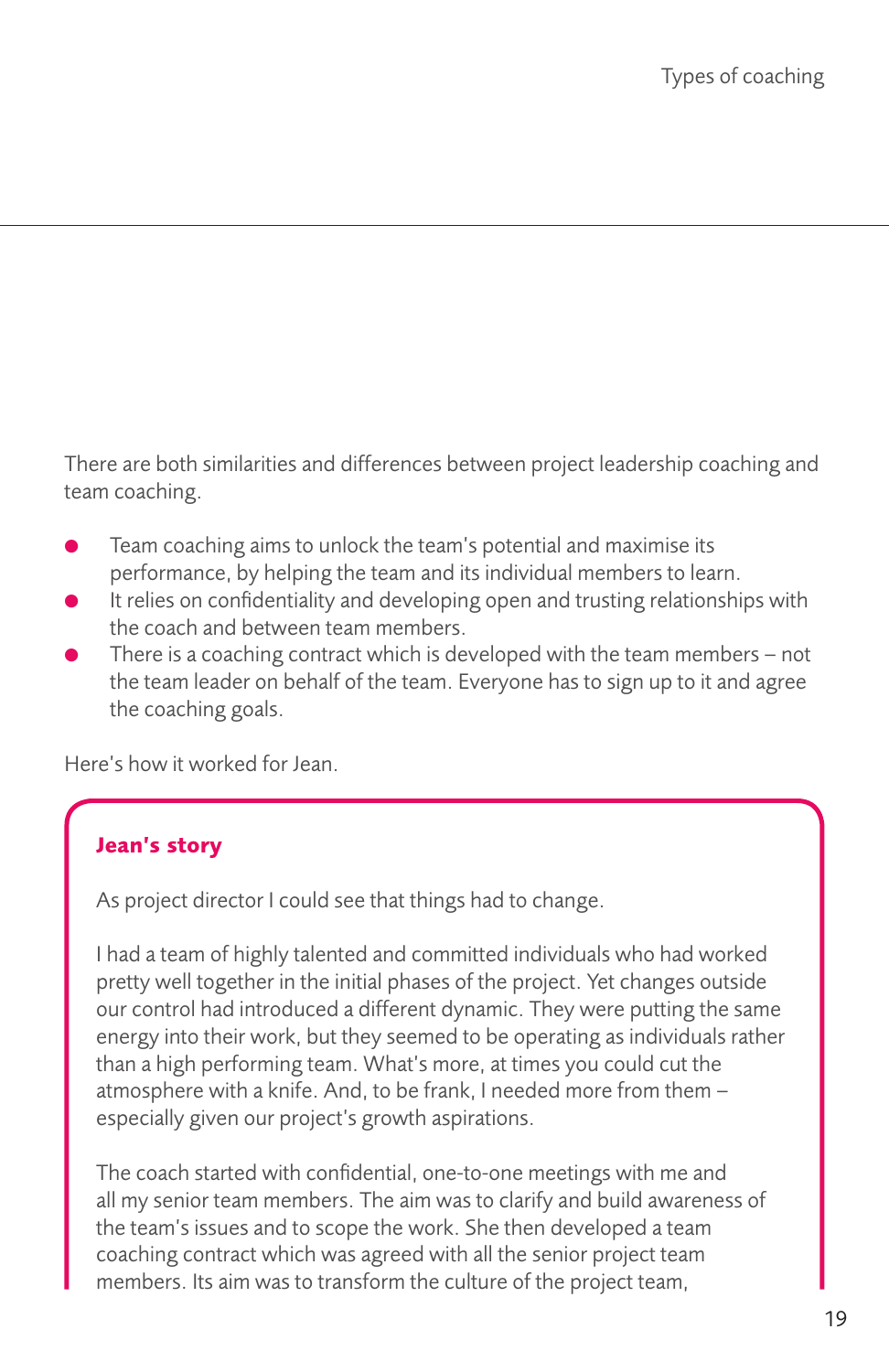which we recognised would mean finding new ways of behaving towards each other. The contract allowed for different types of work with the coach:

- Sessions with the full team to identify and resolve challenging project and relationship issues
- In-depth work with sub-groups where there were specific relationship challenges
- Coaching sessions for individuals
- Telephone coaching conversations as needed.

When I first heard her proposal for team coaching it sounded like a huge commitment and, to be honest, a bit risky, but on balance I judged that the gains would far outweigh the investment.

I've not been disappointed – the project team has really stepped up.

- The team has taken ownership of all the project goals and consistently sees delivering the whole project (rather than their part of it) as the primary focus.
- They work more effectively as a team and on a one-to-one basis, for example they are now able to raise and deal with conflict constructively.
- They now appreciate the wider stakeholder challenges of delivering the project and are actively engaging with them.
- l Individually their leadership and people development skills have come on in leaps and bounds.
- We are seeing the impact across the organisation as they become involved in other projects and are using their newly acquired skills to raise the game of other project teams.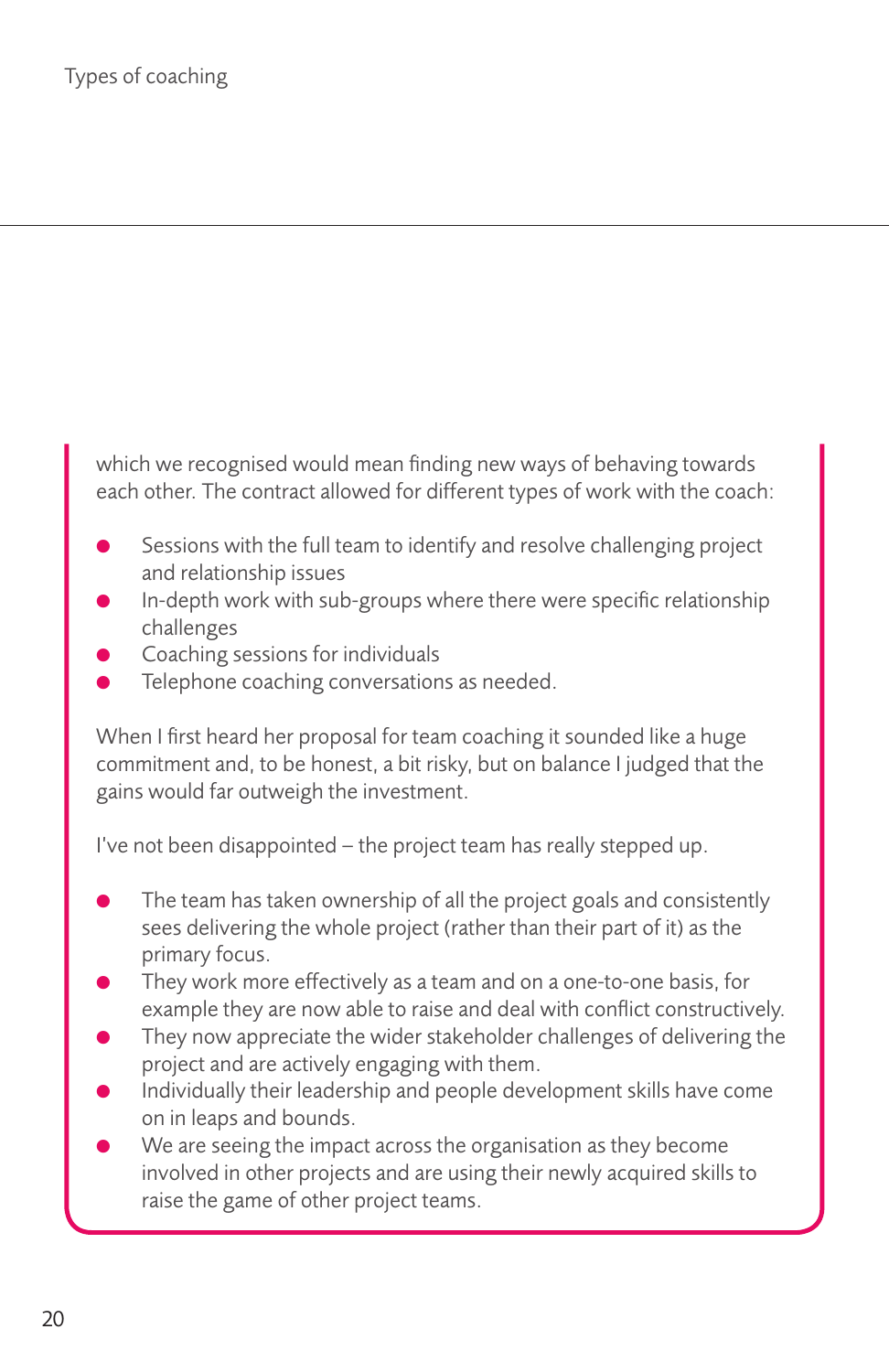# <span id="page-21-0"></span>Mentoring or coaching?

# Robert Blakemore

Both mentoring and coaching have their place in modern project management organisations, and the developmental goals and expected outcomes are often the same. But the timing and method of their deployment can be quite different. The difference depends on the type of person being mentored or coached (sometimes called the client).

In general mentoring is a longer term arrangement than coaching. The mentor, who will be an experienced project manager from outside of the line management chain, will work with the client in weekly or monthly sessions whilst the client considers this arrangement to be beneficial. The client may be someone new to the profession or the particular organisation (and 'how things are done here') or someone more experienced in another field who is perhaps changing career, and is new to project management. The mentor will offer help, advice, support and will work with the client to develop project delivery improvement options.

## Similarities and differences

| <b>Mentoring</b>                                                                                            | <b>Coaching</b>                                                                                                                                                                                   |
|-------------------------------------------------------------------------------------------------------------|---------------------------------------------------------------------------------------------------------------------------------------------------------------------------------------------------|
| Mentoring is more directive and will<br>reflect less experience and<br>understanding of what is required.   | Coaching tends to be shorter term,<br>with less directive support or advice,<br>and the client will often already be<br>credited with the experience needed<br>to work things out for themselves. |
| Mentoring might be supplemented by<br>formal training to help improve the<br>client's functional knowledge. | People who are coached are often<br>more senior and tend to be most<br>receptive if coached by those whom<br>they consider their peers.                                                           |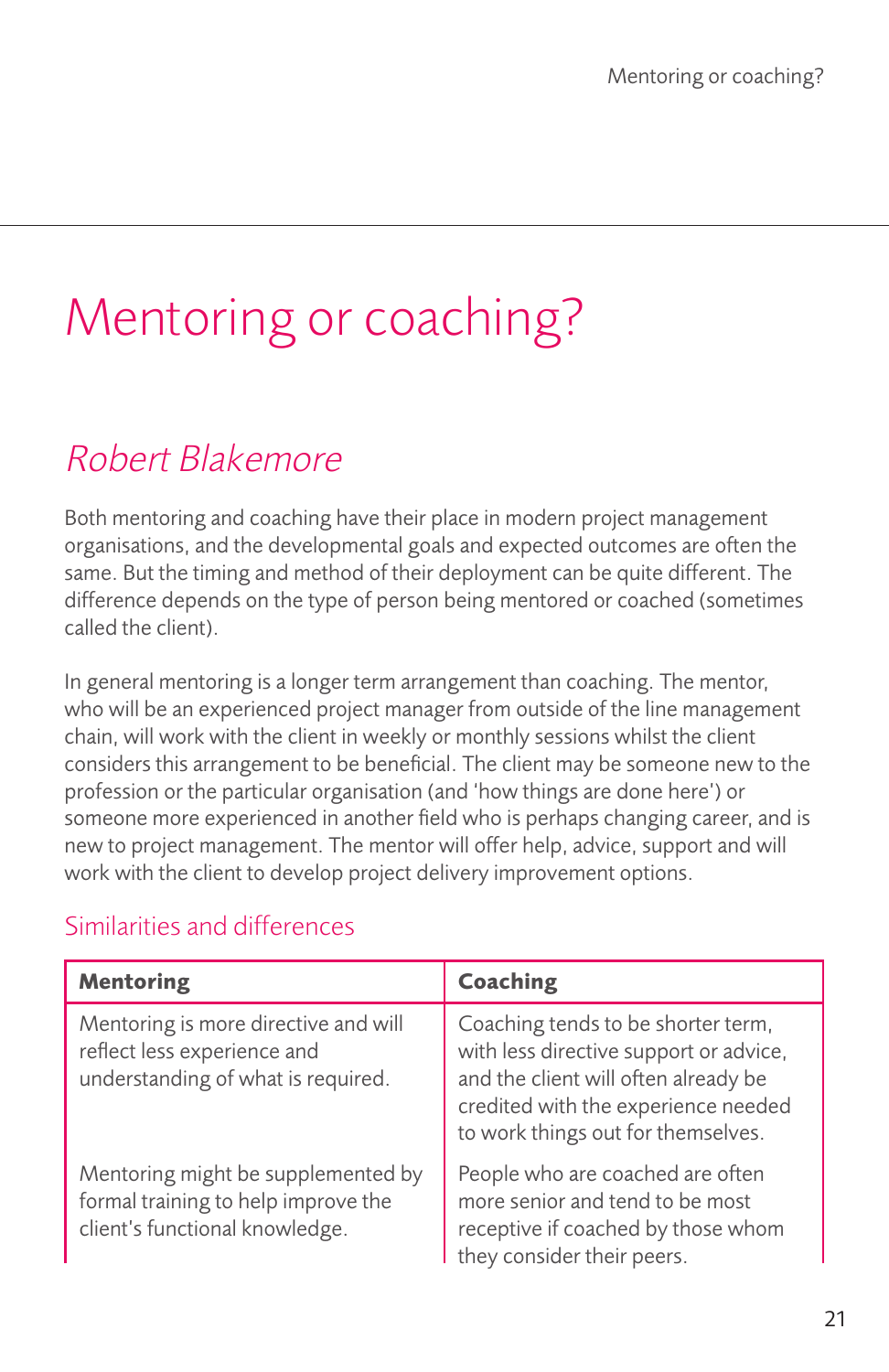| Mentoring is more supportive and<br>incrementally developmental, whereas   bring experienced staff up to speed<br>coaching needs to provide challenge. | Coaching can be used effectively to<br>with new approaches, methodologies |
|--------------------------------------------------------------------------------------------------------------------------------------------------------|---------------------------------------------------------------------------|
|                                                                                                                                                        | or tools.                                                                 |

The person who is the coach or mentor does not need to be always right, but he or she should be able to spot areas of potential weakness and assertively ask the project manager to justify his or her approach. This should provide the project manager with greater insight into his or her approach and any alternative options – not in a judgemental way, but perhaps against a maturity model which shows the type of documentation, actions and behaviours that strong project management and a good project manager would demonstrate. Assurance can therefore be a useful source of input to the discussions, and indeed can be seen as a type of coaching in its own right.

If a project is apparently running into problems, mentoring or coaching may or may not be helpful, and this will depend on the reasons why things are going wrong. So that's the first thing that needs to be established by the coach or mentor. Even for the most experienced project manager, things can sometimes get tough. Maybe the context changes, they don't get the support they need or the estimating or risk management goes unexpectedly awry. If something like this is happening, mentoring in a specific area, or more formal retraining in a subject area, might be more appropriate than coaching.

## Finding the right fit

The mentor or coach should take the time to understand the client, what they already know, what they want to achieve from the intervention, and the context of their current work. Any assistance can then be targeted to get the desired results. Specifically, some things to understand before starting are: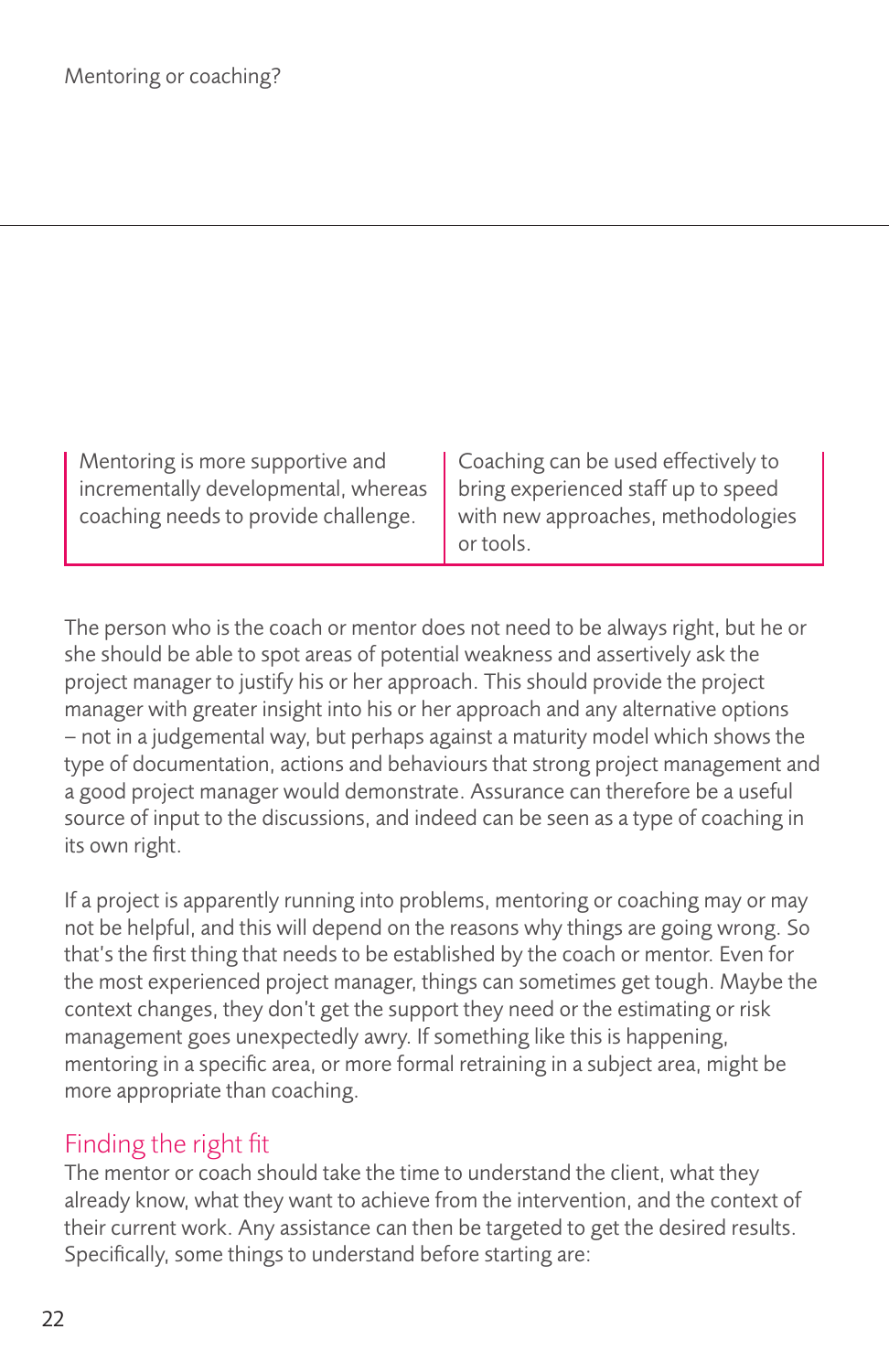- The client's experience.
- The scale of the project that they are managing.
- Whether they are starting afresh or taking over from someone else. There needs to be some understanding of the project constraints and the current trajectory of the project manager (do they have to move fast, or do they have more time to plan their work?).
- The project organisation's corporate culture and expectations for such issues as compliance with a preferred company methodology, use of project management document templates, the interfaces with other projects providing a critical component or capability, or dependent suppliers and the approach that they take to project management. In other words, advice on content and priority needs to be tempered by the organisation's expectations of how its project managers will function, and what good project management actually looks like in that organisation.
- How improvement will be measured.

### Setting goals for improvement

The client needs to see measurable improvement in performance in order for it to be sustained. So it is important to measure the right thing, as initially performance improvement might not be rapid. The mentor needs to set achievable goals and make them more challenging as these are progressively met. It is important that the client takes responsibility for their own improvement early on.

In coaching, prioritisation of planning can help the project manager identify and focus upon particular areas of weakness or blindness which might be relevant to where the project currently sits in its overall lifecycle. This perceived weakness may be a failure to identify and exploit opportunities as well as risk. It may be that the risk management approach does not sit well with the particular project phase or particular suppliers, or it may not have adequately developed as the project has matured, or perhaps it no longer fits well with the organisation's risk response objectives if the project context has changed. It may be something fundamental that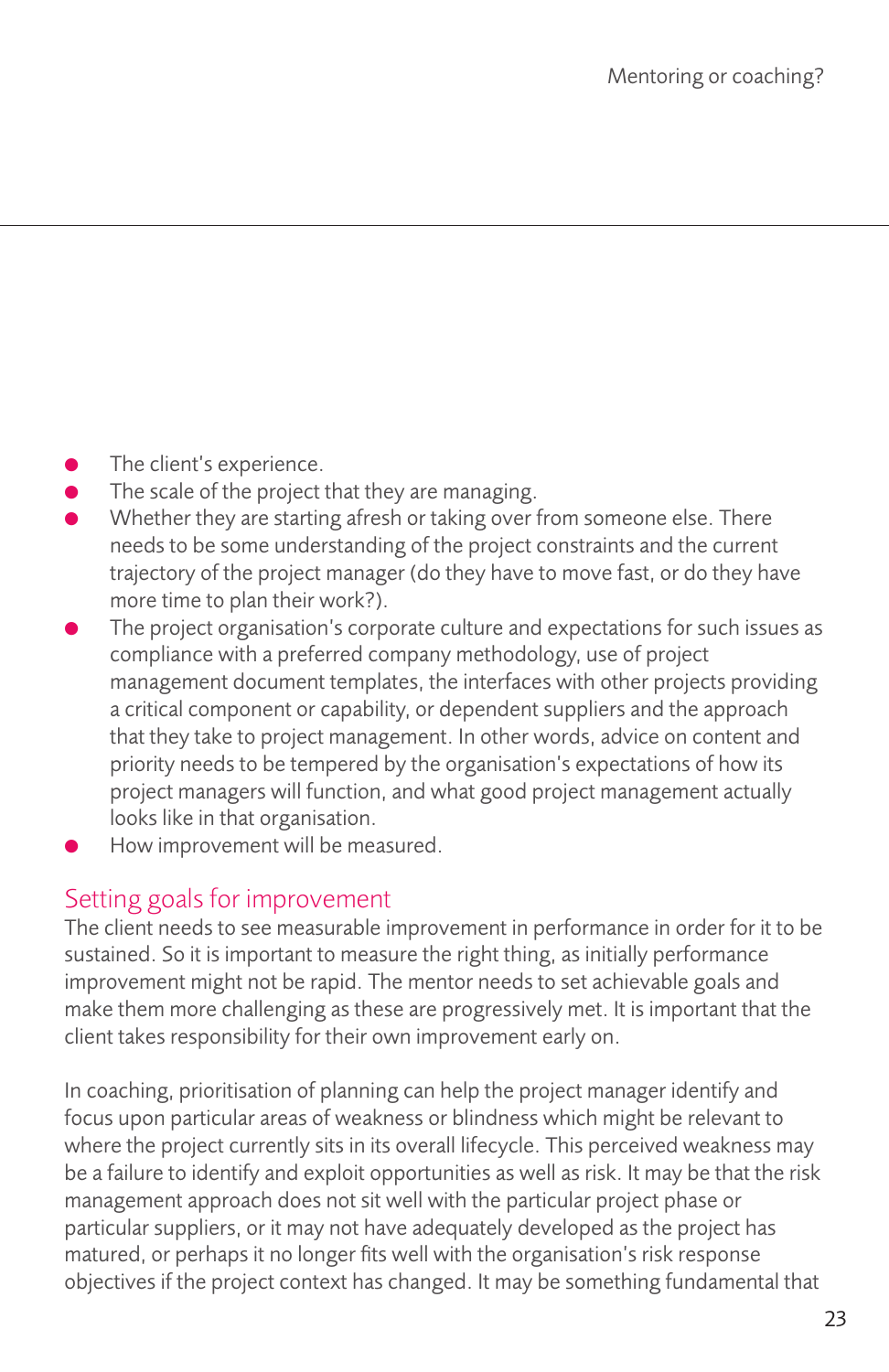

has been missed, such as a plan to sustain the capability for the long term, and the development or evolution of an operating model that will function in the sustaining organisation. This is a particular concern if that organisation is culturally very different from the project manager's own. This could result from earlier assumptions that might never have been explored or considered with stakeholders or suppliers and actually confirmed as valid.

Coaching goals may therefore be set as something more formal and challenging – perhaps written into an audit or

assurance report or resulting from an end-of-year performance review.

## Benefits in the project environment

Mentoring can consistently improve a client's functional project management knowledge when mixed with formal training over a period of months. This style of development allows the client an element of experimentation as they apply what they have learnt with the guidance of the mentor, while receiving feedback from the mentor on the success of what has been implemented.

Mentoring can help in successfully applying some particularly difficult project management theory. For instance, turning estimating theory into practical project management expertise, particularly in terms of dealing with aspects such as optimism bias, is much easier when guided by someone who knows. If the client is experiencing real problems in applying the theory, follow-on development activity, such as piloting an approach or partnering with another project manager undertaking similar work (if possible) can extend mentoring into a period of corporate buddying.

Mentoring is most beneficial for a project early in its lifecycle. For instance, it can help with the tailoring or application of a methodology or project approach. Early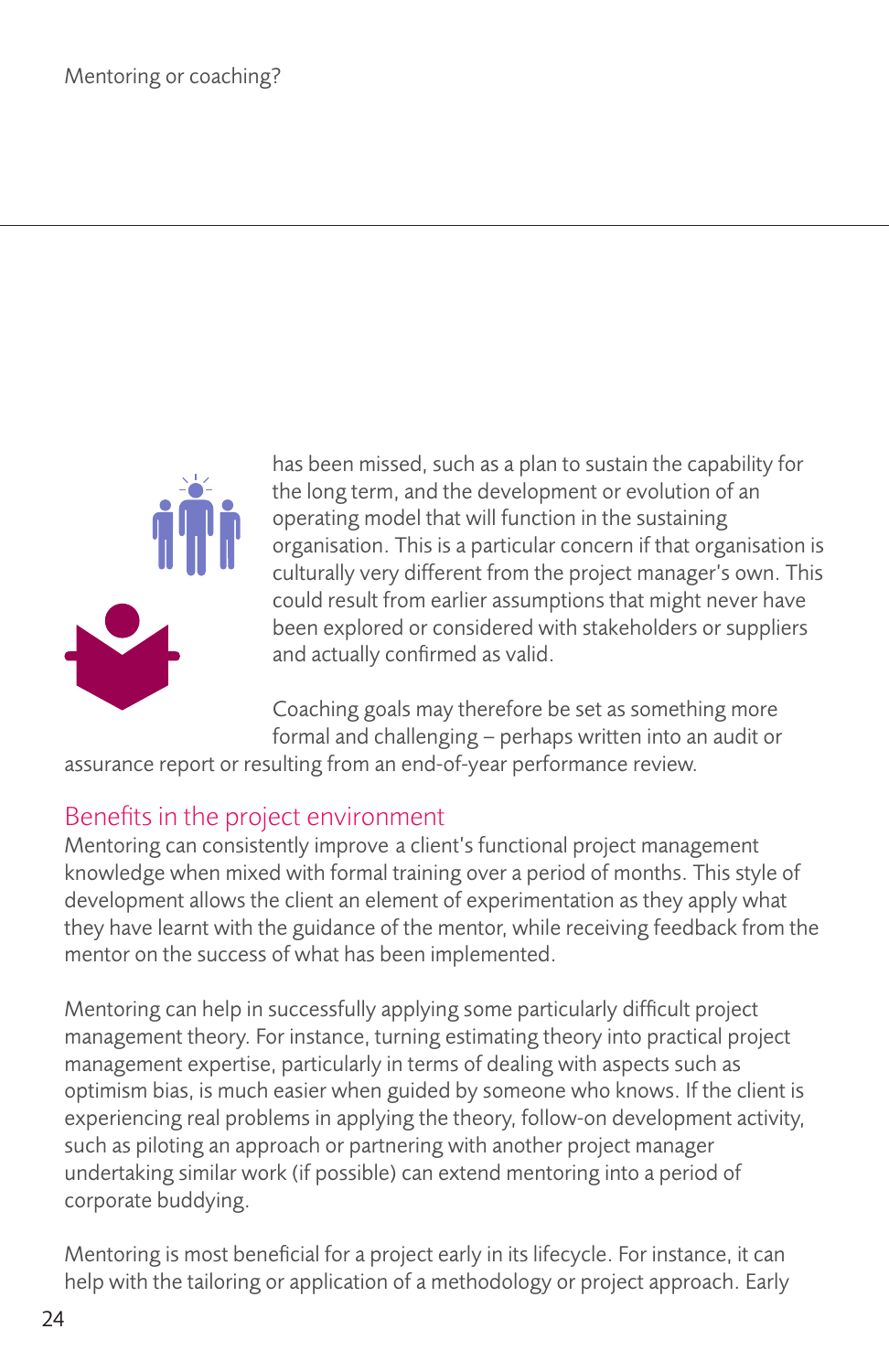decisions on the application of project methodology and approach ("should I use agile?") made wisely early on, will prevent many difficulties that might be experienced later if the wrong decision is made right up front. Stories or learning from experience documents, or project closure documents, are also very useful in emphasising and embedding the approach that has previously succeeded for a particular type of project in a specific organisation.

Coaching provides more focused interventions in specific functional project areas such as project planning. Often, project plans and documents receive a lot of attention early in the project, but as real issues and problems surface they can be neglected in favour of day-to-day firefighting. Coaching helps restore a sense of perspective, although it helps if trust has been established well in advance of things getting tough so that the advice will actually be considered rather than being immediately dismissed as something that will cause the project to lose its momentum.

Coaching explores gaps in project documentation or project plans, and what the impact of those omissions might be. Poor estimating is something that affects all

projects, particularly where these are breaking new ground or using innovative approaches or methodologies. Encouraging project managers to justify their estimations or risk approach may help to uncover some unjustified decision making. Similarly exploring whether enough time has been allocated to assurance activity, and correct identification of all legal, policy and approvals processes, and the people that might need to be consulted or involved with these approvals, can indicate whether the project manager is truly thinking holistically and whether a coaching intervention might help.



Sometimes inexperienced project managers might take on too much themselves, and might not ask for additional resources early enough. A coach should be prepared to ask open and honest questions early on about appropriate resourcing.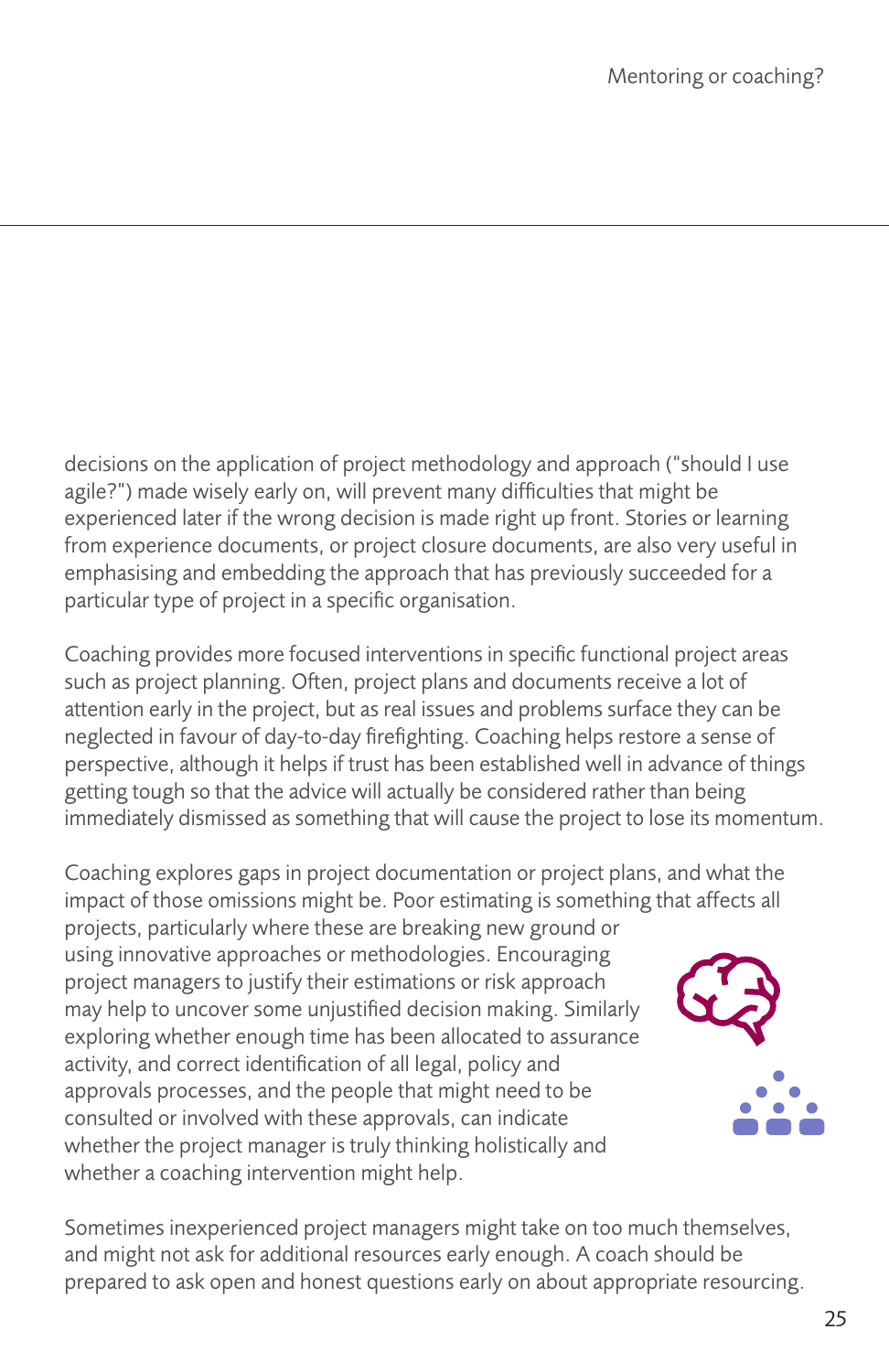Coaching brings project managers up to date with the latest technical developments (provided, and assuming, that the coach is sufficiently knowledgeable in these, and has made sufficient effort to maintain a programme of CPD and familiarity with current corporate strategy). It can help unearth delivery or technical assumptions that are irrelevant to the actual project in hand, or have not been appropriately recorded or confirmed. Coaching might help to identify alternative approaches or technologies, including joining up other project managers who have the same technical goals, or need to use the same technical approaches, to exploit organisational knowledge more widely. It doesn't necessarily mean that the project manager will, or should, change the proposed approach – but it might give them something to think about if timelines are tight, or if they need to innovate to ensure benefits will be realised and the project will succeed.

## Conclusion

Much of what a good project manager will do comes from their previous experience of what has worked well for them. They might not always write this down, but it is certainly good practice to do so when thinking about improvement and how others might be able to help identify where gains could be made relatively easily or quickly – by changing an attitude, behaviour or approach. In some environments, notably government ones, there might actually be a regulatory reason to record the thinking and information used in making major decisions.

If the project manager keeps a blog or record of the work that they have done and the priority of the actions they have decided to take, it can facilitate mentoring or coaching, and it can form the basis of a mentoring discussion. Particularly under pressure, actions might be taken which on reflection might not have been the priority. Very often the pressure to deliver means that some very useful opportunities are not identified or pursued, perhaps because they are seen as a distraction to the project delivery – it is important to maintain visibility of the project context throughout the life of the project, to ensure appropriate reaction to external changes, which may require the project deliverables to be amended or delivered in a different way.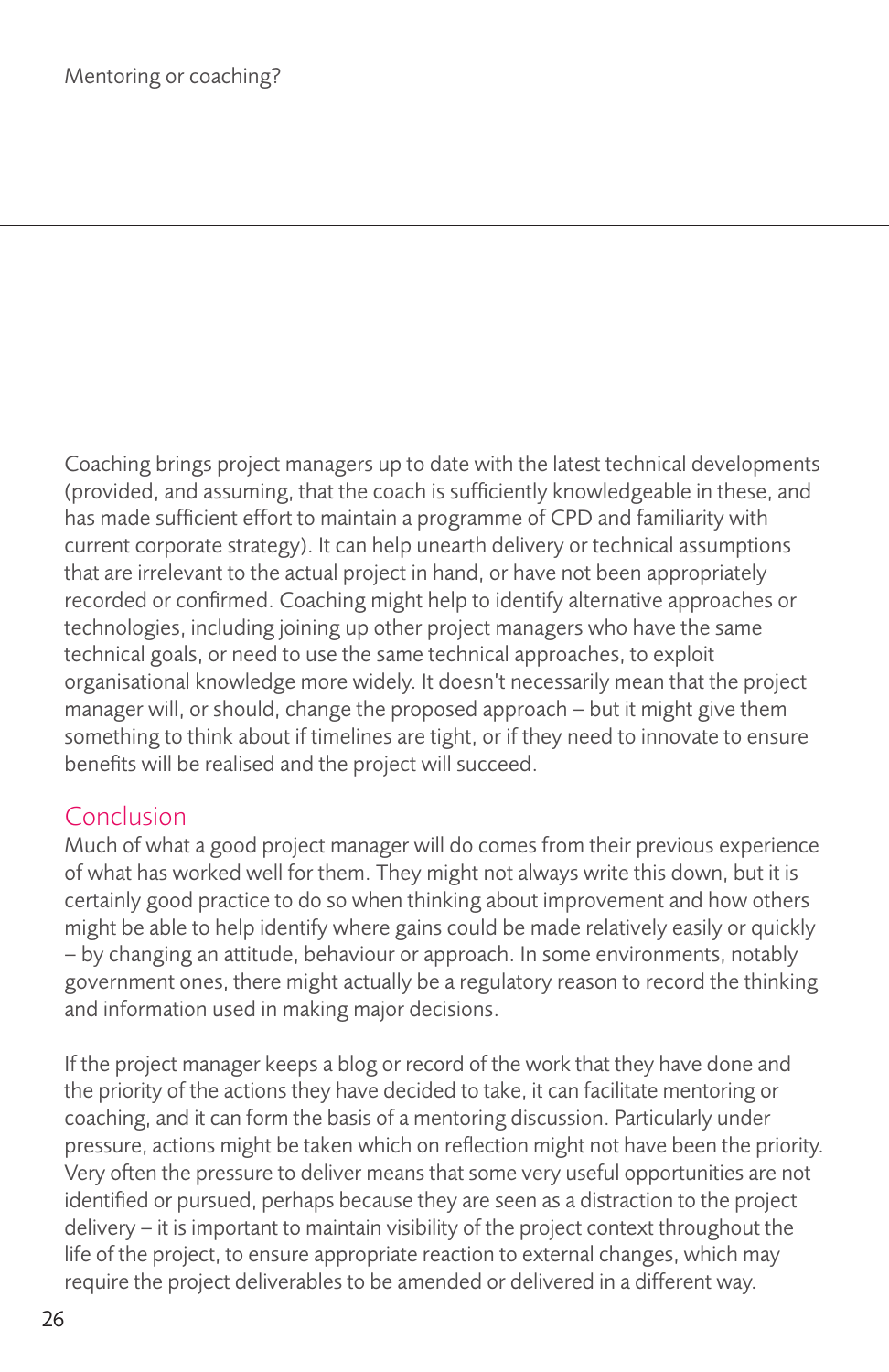Coaching and mentoring can be very helpful in reminding project managers of the wider context of the project, helping them to see the big picture. In particular, it is important that all project managers, however experienced, are reminded of their corporate delivery responsibilities beyond the immediate project that they are managing.

A coach or mentor cannot ultimately take the decisions that the client may need to make. Indeed, if they were in that position, they might take radically different decisions, perhaps in a different order of priority, based on their own experience. What they can do, however, is use their experience to increase the client's awareness of the likely consequences of either action or inaction.

The decision as to whether to use coaching or mentoring is therefore driven primarily by the clients' expectations. Do they want to work to formal 'stretch targets' with a performance improvement goal in mind, or are they happier seeking informal advice on how they might better approach something like estimating or a new risk management strategy?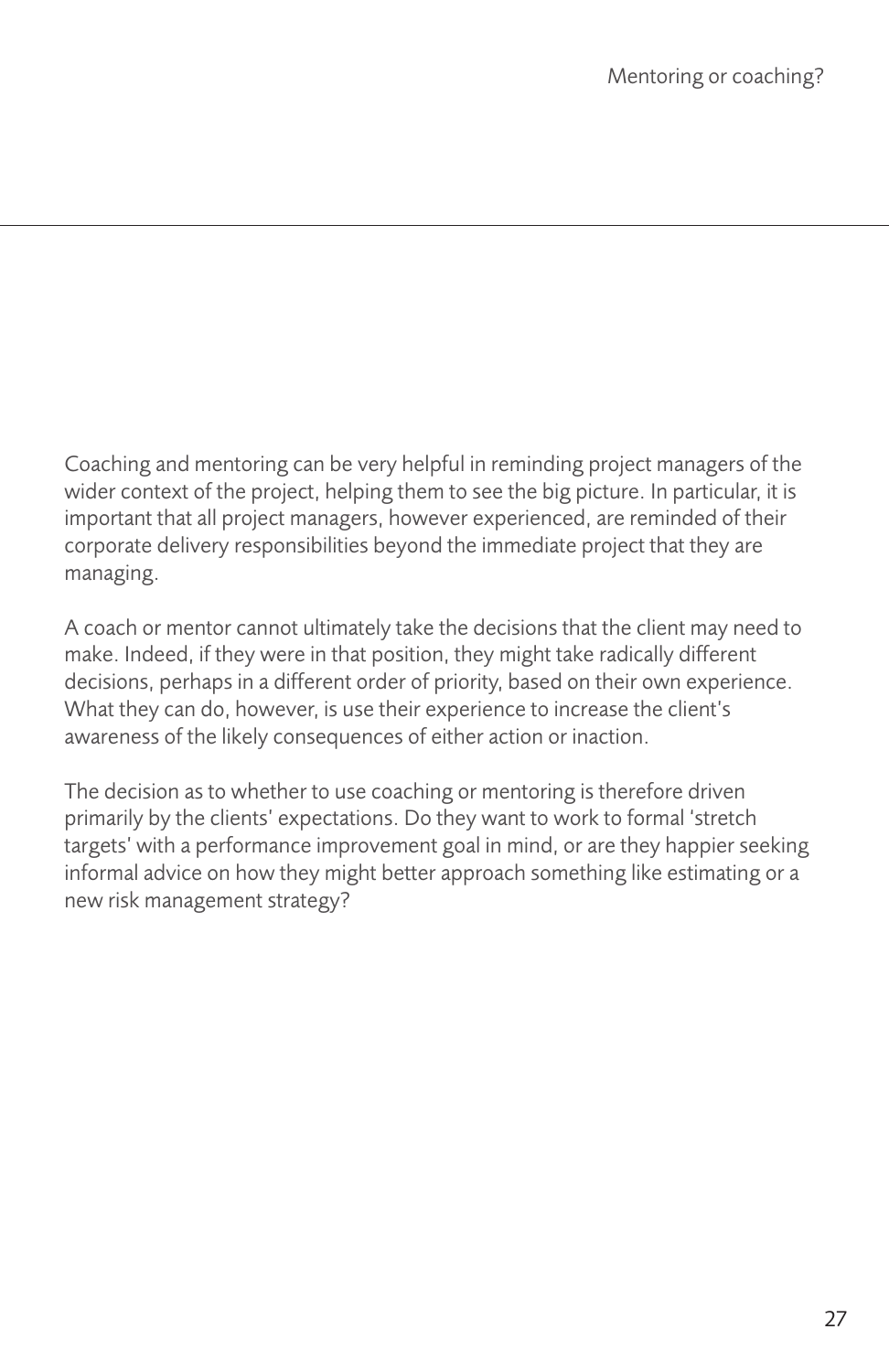# <span id="page-28-0"></span>How to get the most from coaching

## Susanne Madsen

To get the most from coaching, it's important that you select a coach who understands your development needs and who is equipped to help you achieve the things that are important to you. A good coach is someone who deeply listens to you and uses incisive questions to help you gain clarity and motivation in a situation that you are unsure about.

Feeling that there is good rapport between you and your coach is imperative as you may otherwise be reluctant to open up and share your challenges and ambitions. Rapport means that you understand and respect each other and that there is mutual trust between you so that you can talk about your concerns and weaknesses without feeling that you have to justify them. We could also say that rapport is when there is a mutual absence of vulnerability between you and your coach.

Some of the characteristics of a good coach in a project environment are:

- Good listener
- Good observer
- Focuses on your needs
- Asks insightful questions
- Serves as a self-reflecting mirror
- Has a genuine interest in helping
- l Builds instant rapport
- **Emotionally intelligent**
- Patient
- Has experienced working in a change environment
- l Is a trained coach
- Keeps all conversations confidential.

So how do you find this great coach who can fully encourage and support you?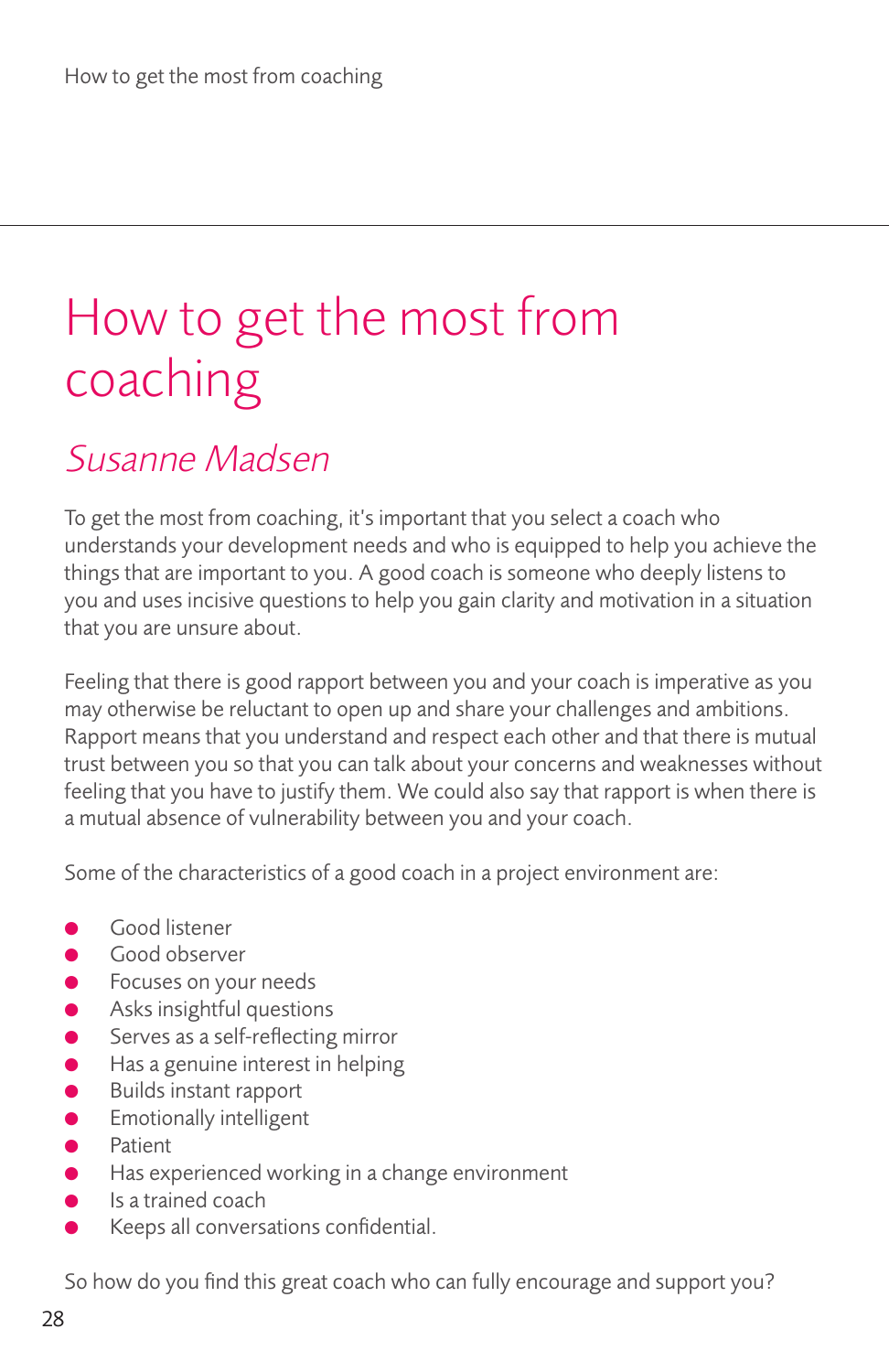The first step is to be clear about what you would like to gain from coaching and what your development needs are. Are you predominantly looking for someone who can help you get to grips with project management techniques like estimation, planning and risk management, or are you more interested in developing your leadership and people skills?

If you are mostly interested in developing your project management skills, or would like career advice, choose a coach who has already managed the kinds of projects you would like to manage and who is well connected within the industry. If, however, you are more interested in working on deeper behavioural aspects relating to how you manage yourself and others, it would be wise to choose a coach who already exhibits the behaviours you are looking for. If you would like to come across as a calm, confident and



thoughtful project leader, look for a coach who already has these qualities.

For coaching in the project environment, it is likely that you will need a mix of skills augmentation and leadership development. It is therefore important that your coach straddles both; that they have relevant experience of working in a project environment AND possess the right coaching skills to work with you at a deeper level. Many project managers believe that they predominantly need to improve their technical skills. But in reality they need to work on their interpersonal skills over and above their technical skills. In addition it is common for people to feel unsure about themselves and to lack confidence in their abilities. They may not be aware of it, but a good coach will detect it and work with them to strengthen their self-esteem.

#### Look for competence and credibility

When you look for a coach, choose someone who is fully qualified. Coaching is a relatively new profession and nothing prevents people from calling themselves a coach. Although a coaching qualification is not a guarantee of quality, it does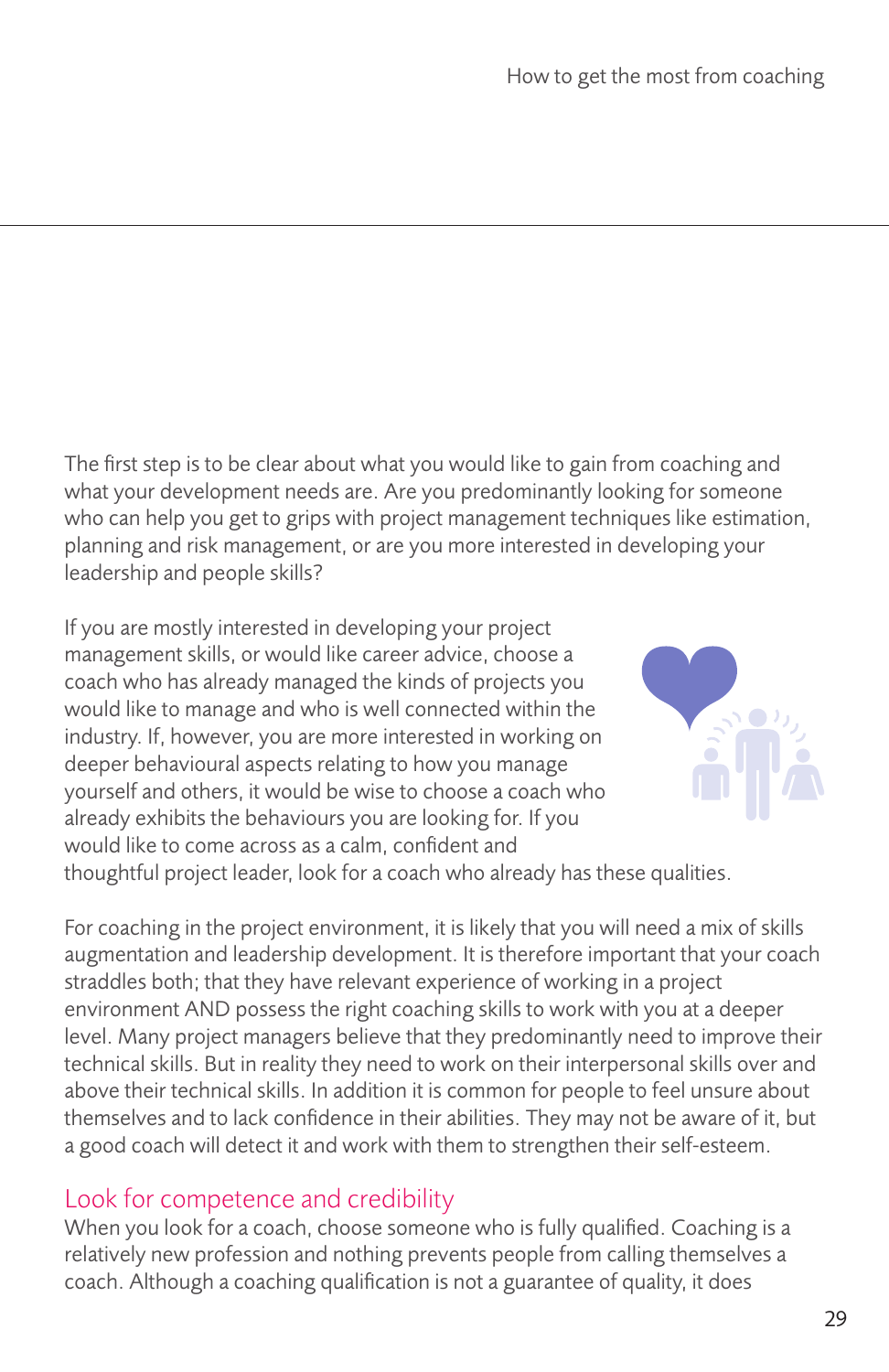indicate a certain level of proficiency and tells you that the coach has been professionally trained to work with you. If you take on a coach who hasn't received any formal training you could end up with someone who doesn't put your needs first. There are many organisations out there that provide good qualifications, for instance the Association for Coaching, the International Coach Federation, Coach U or The Coaching Academy, as well as many universities and business schools.

## Have an initial conversation

When you find a coach you think may be suitable, have an initial conversation, either by telephone, Skype or face to face. Tell them what you would like to gain from coaching and listen to their feedback. Do you feel that they 'get you'? Do they listen to you properly and ask questions to understand your situation? Do they make you feel at ease and do you feel that there is rapport between you?

You can also use this initial meeting to ask them how they work and to gauge if their approach suits you. How often do they suggest that you have your coaching sessions? Will it be in a way that suits you? Will you be able to get hold of your coach at short notice and will they provide support via email in between sessions if need be?



A good coach will have a certain way they would like to work but will also be flexible enough to meet some of your special requests. Note that face-to-face coaching isn't necessarily better than telephone coaching. Both can be very effective, but to build good rapport it would be great if you can meet face to face at least some of the time.

You might also want to ask the coach if they will make use of a questionnaire at the beginning of the coaching relationship and if they will assign you homework or actions in between sessions. All coaching sessions should be supported by an action plan and clear outcomes. An effective coach is someone who challenges you and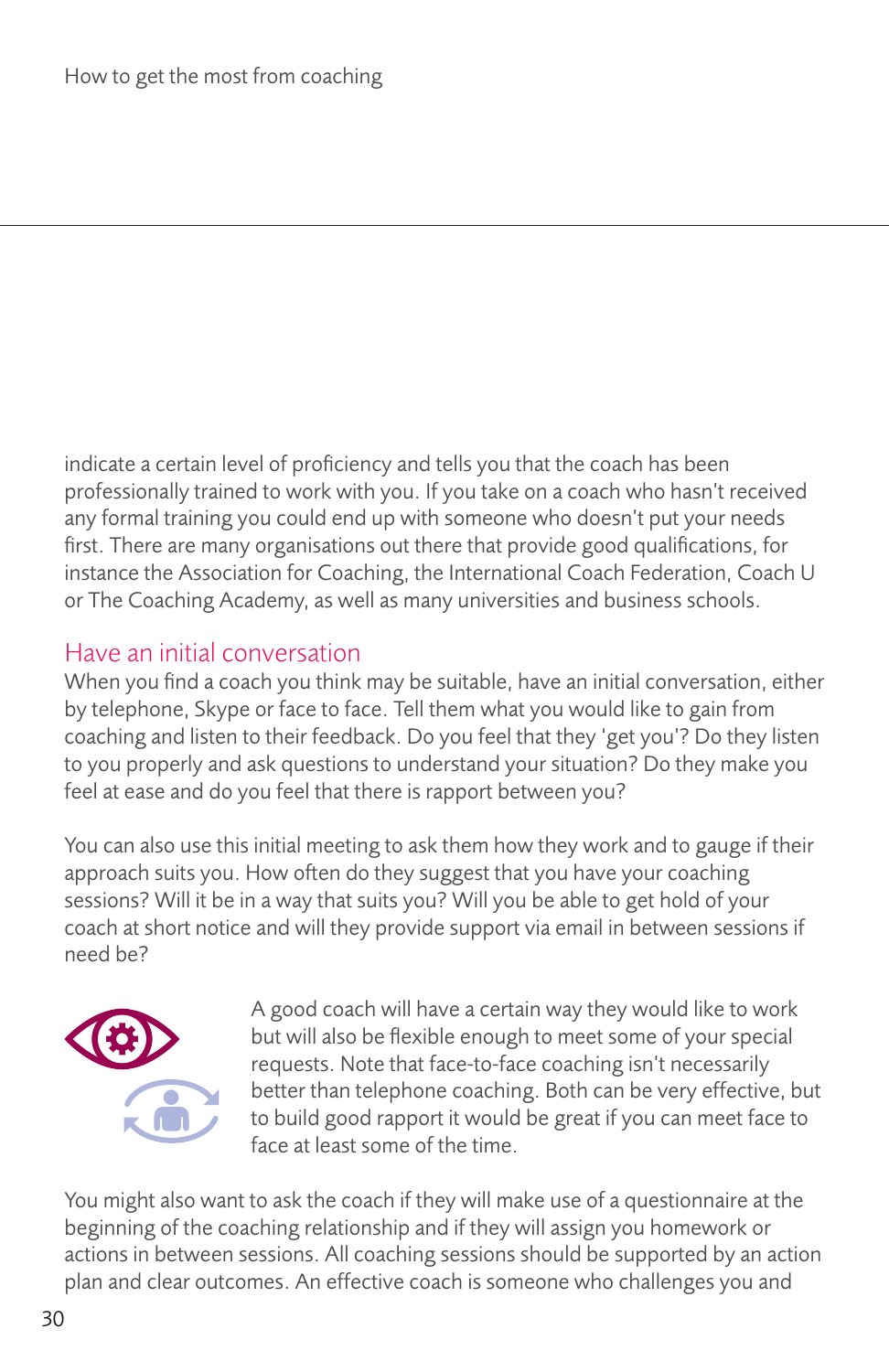who will hold you accountable for the actions you take. It is also worth noting that a good coach is someone people are happy to recommend and endorse. So ask the coach if they can put you in touch with some of their previous clients or if they have any testimonials they can share with you.

## Assess the relationship

When you have found your coach and worked with them for a little while, review the relationship and assess if it's effective and moving you forward. If there are aspects that concern you, discuss them with your coach. Frequent, honest and relevant feedback encourages an environment of open communication between you.

If you work with a coach who has become a role model for you, be careful not to get blinded or feel that you have to mirror them. It is important that you follow the path that feels right for you. Everything you do and the action you take should be integral to what you would like and the things that feel right to you.

### Be willing to take action in between sessions

To get the most from coaching, it is not enough that you choose a great coach. You will also have to do your part during the actual coaching. You need to have a desire for change, an open mind and a commitment to taking action in between sessions. Your coach may ask you to write down key statements, goals and actions, and may also give you home assignments to work on. The real action of coaching takes place in your life and on your projects as a result of the action you take. The best way to excel is to apply your insights and learning to the projects you work on straight away.

## Coach yourself with insightful questions

You can further accelerate your progress by regularly taking a step back and asking insightful questions of yourself about your ambitions and the project you are working on. Pondering the questions below will help you to deepen the coaching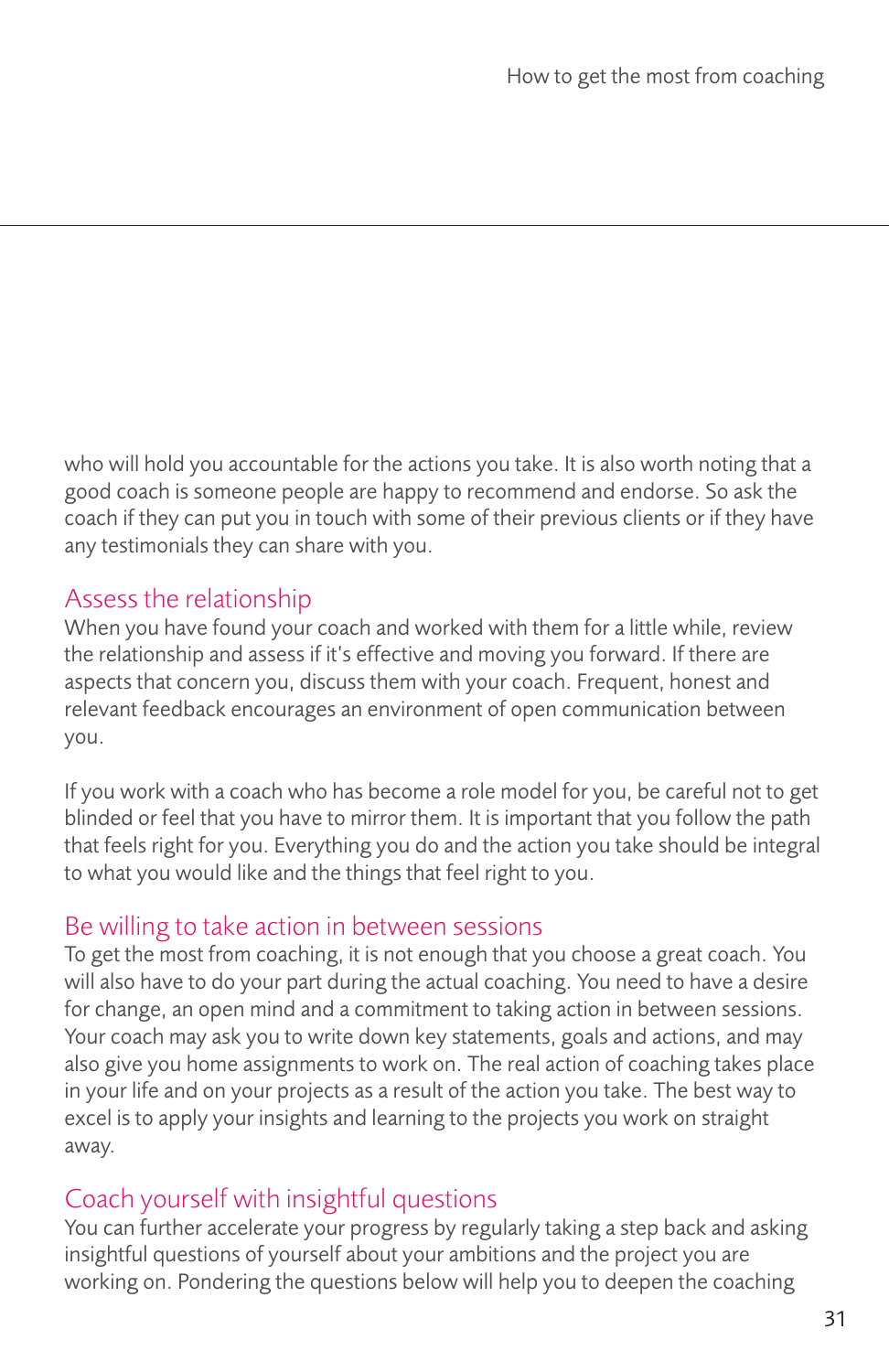sessions.

- What type of project manager would you like to become?
- Which personal qualities would you like to be known for and which values would you like to express at work?
- Who are your role models and what makes you admire them?
- How can you stretch yourself more in your current role and how can you make better use of your talent?
- What is not working as well as it could on your current project?
- What do your customers complain about and what can you do about it?
- Who do you need to spend more time with (clients, managers or team members)?
- Which important activities do you procrastinate on?
- What is your unique contribution to the project and how can you accentuate it?
- $\bullet$  How can you better motivate and use the strengths of your team members?
- Which tasks can you start to delegate and to whom?
- How can you firefight less and be more proactive?
- l What are the 20% of activities that add to 80% of your results?
- l Which meaningful improvements can you implement on your project?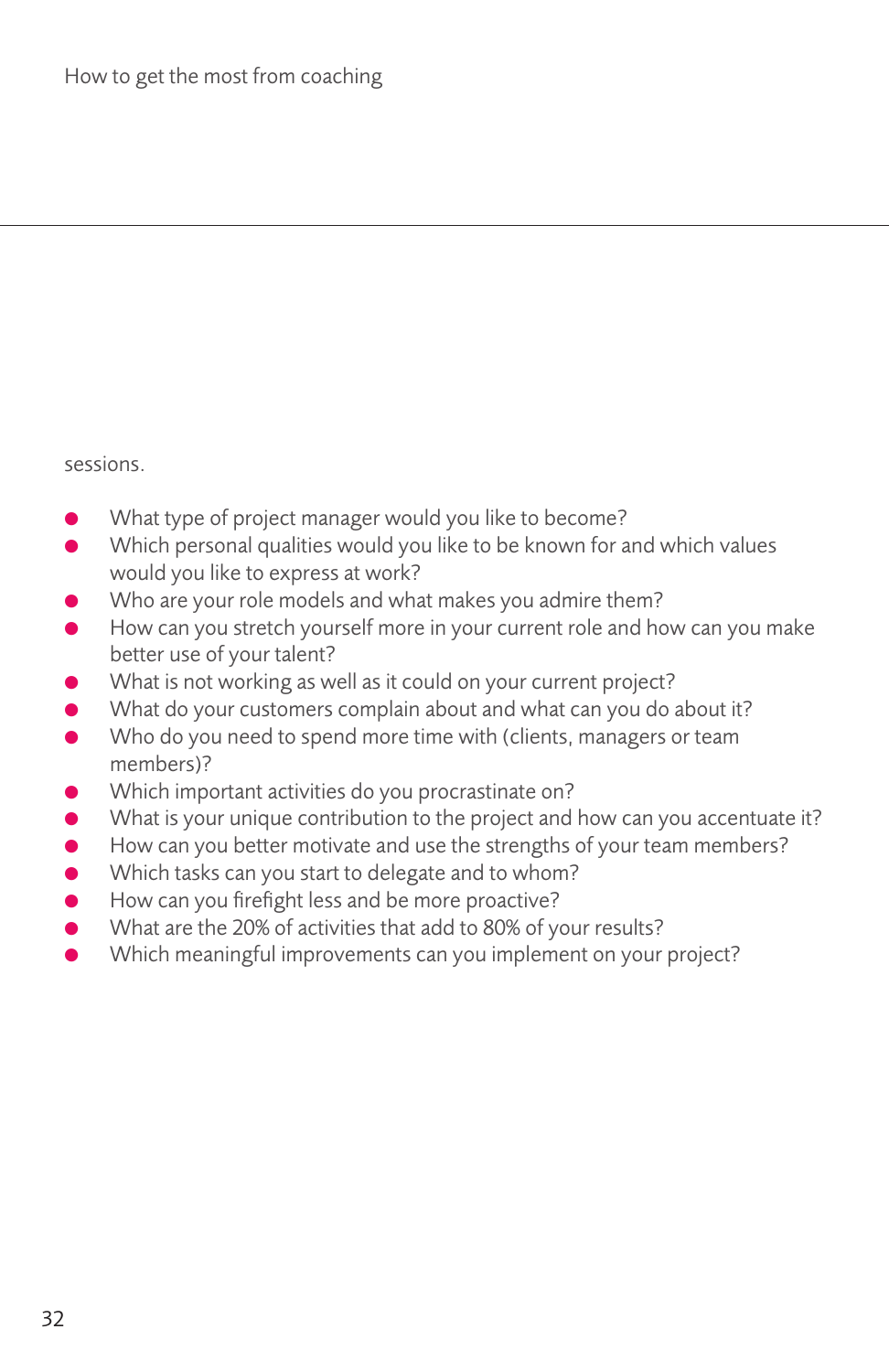# <span id="page-33-0"></span>The case for project coaching

# Anthony Onabanjo

Coaching within corporate organisations has been on the increase since the 1990s. In a survey reported by the Institute for Leadership and Management (ILM), 80% of organisations surveyed had used or were using coaching (ILM, 2011).

However, as has been suggested in earlier chapters, coaching within project management environments is still in its infancy. So, project organisations have the opportunity to use coaching interventions to develop project managers and teams and improve project outcomes.

This chapter provides evidence of the benefits of coaching and builds a case for the use of coaching within project environments.

## A fresh perspective

Coaching can be defined as "the process of equipping people with the tools, knowledge and opportunities they need to develop themselves and become more effective", (Styhre and Josephson, 2007).

Table 1, below, highlights the difference in approach between the project manager and the project coach.

|  | Table 1 The different approaches of project managers and project coaches |  |  |
|--|--------------------------------------------------------------------------|--|--|
|--|--------------------------------------------------------------------------|--|--|

| <b>Project manager</b>     | Project coach                    |
|----------------------------|----------------------------------|
| Instruct/direct            | Ask and listen                   |
| Control team members' work | Confidence in team members' work |
| Know the answers           | Search for the answers           |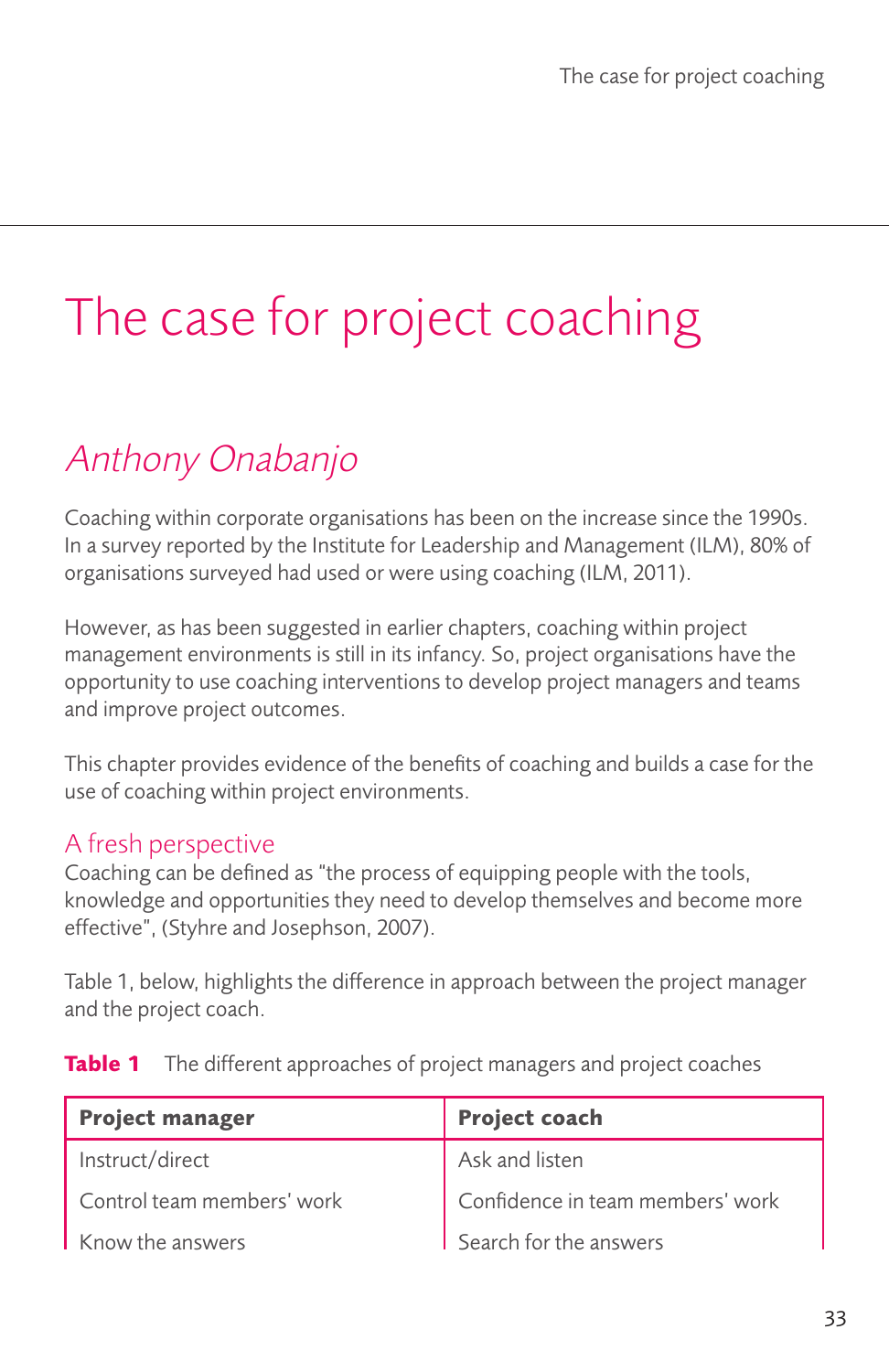| Point out faults                    | Promote learning                                     |  |
|-------------------------------------|------------------------------------------------------|--|
| Problem solver and decision maker   | Work as a collaborating partner and an<br>organiser  |  |
| Delegate responsibility             |                                                      |  |
| Create structure and procedures     | Encourage all team members to take<br>responsibility |  |
| Do things right                     | Focus on visions and flexibility                     |  |
| Position in hierarchy creates power | Do the right things                                  |  |
| Focus on results                    | Emphasise knowledge and humility                     |  |
|                                     | Focus on the processes that create<br>results        |  |

**Source** Adapted from Berg and Karlsen (2007)

### Professional development

One of APM's *FIVE Dimensions of Professionalism* is commitment. APM members are expected to commit to at least 35 hours of continuing professional development (CPD) every year. Coaching is recognised by APM as an effective intervention for the development of project management professionals so coaching hours logged are acceptable evidence of CPD.

The *APM Competence Framework* (APM, 2008) consists of 47 competences required for effective project management. Nine of these are behavioural competences such as leadership, communication, teamwork and conflict management. Generally, behavioural competences are given little attention within project organisations. However, studies have shown that gaps in behavioural competences contribute to project management failure (Berg and Karlsen, 2007). Therefore, there is an urgent need to bridge this gap. One-off training courses can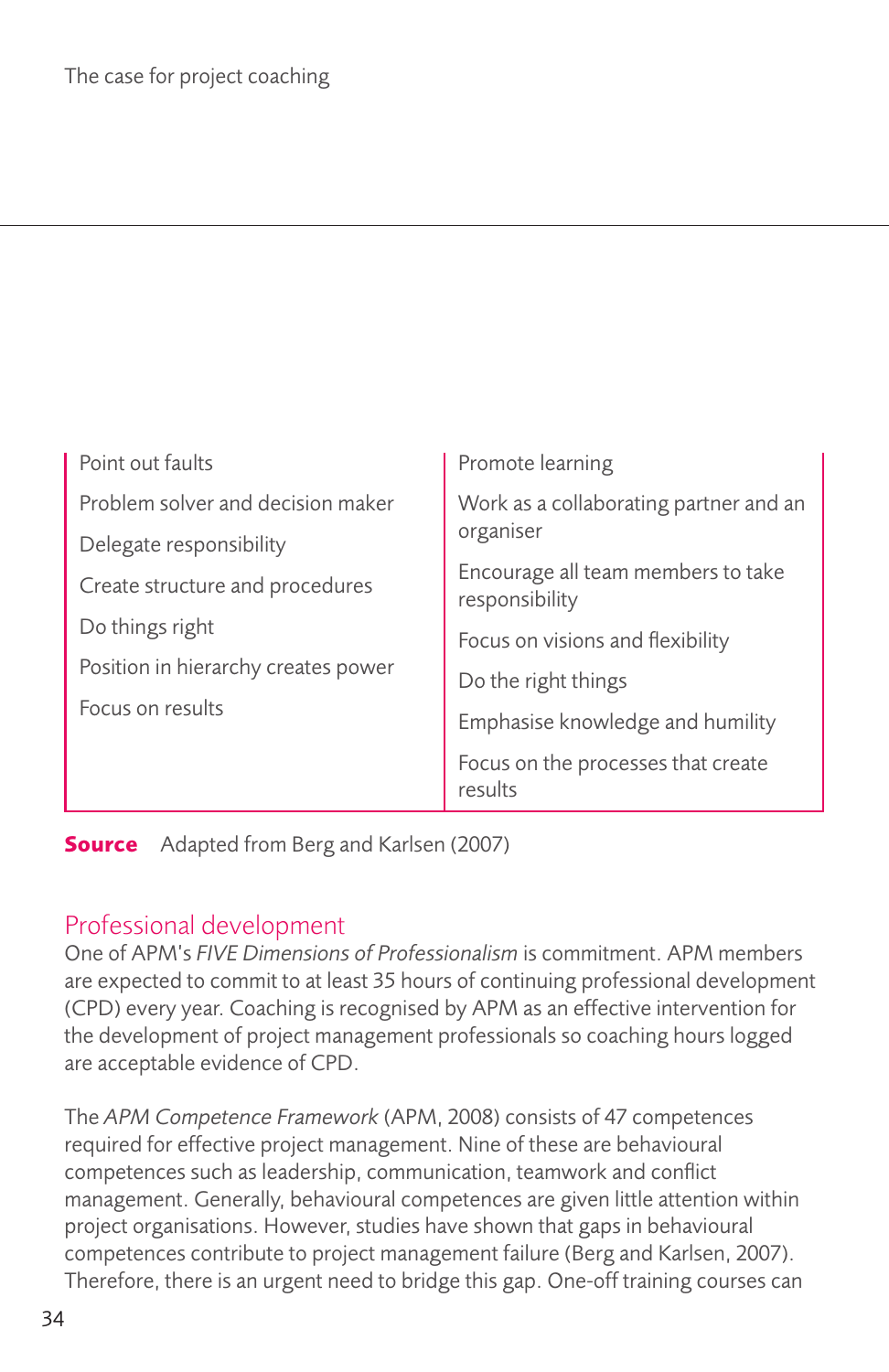provide knowledge, but behaviour change usually requires a process of ongoing practice and feedback – which is exactly what coaching offers.

Studies (Nixon et al., 2012) have confirmed the need for project managers to prioritise training in leadership skills, and the need for continuous professional improvement to enhance leadership outcomes. And Sumner et al., (2006) have shown that managers with positive leadership behaviours achieve successful project outcomes. Several studies, including a survey conducted by the UK's Chartered Institute of Personnel and Development (CIPD), have shown that coaching is an effective tool for leadership development (CIPD, 2009).

### Personal development

Personal coaching provides an opportunity to address personal challenges – such as confidence or work/life balance issues, or to explore personal development opportunities.

Coaching increases self-awareness so that project managers and team members are better able to understand themselves and how to adjust their behaviours to foster positive relationships within project environments. This aligns with the findings of a master's degree research project conducted at Middlesex University (UK) exploring the question, "Can coaching and the coaching relationship improve an individual's ability to project manage?" This study found that the benefits of coaching include increased emotional intelligence (self-awareness and self-management), improved communication skills and increased self-esteem (Goldblatt, 2004).

# Project coaching case studies

## *Norwegian Telenor*

Berg and Karlsen (2007) describe coaching at a Norwegian telecoms operator that followed a pre-determined, five-stage process. Generally, this lasted three to four months and involved around 10 meetings between the coach and the project manager. Each coaching session lasted an hour.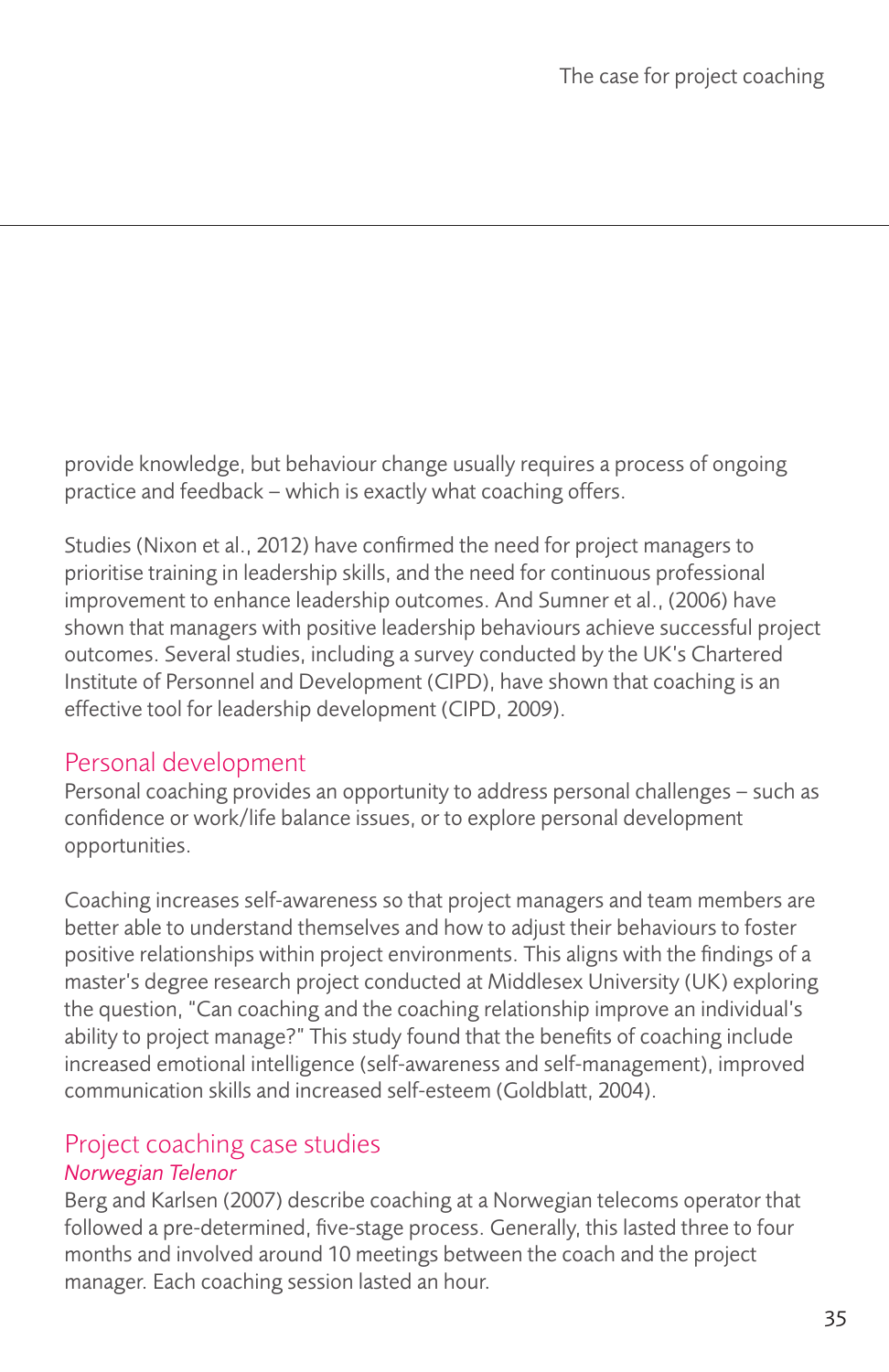The project managers were coached on personal challenges, such as frustration or a lack of self-confidence in the management role. The authors note: "One of the benefits of coaching is it provides a safe and supportive 'room', which allows the individual to express and explore fears and anxieties, identify coping strategies and skills, and test out new behaviour." And they add: "There are usually few opportunities for leaders to confide in colleagues and direct reports, and there are even fewer possibilities to test out new behaviours. The fear of failure can be inhibiting."

In other areas, results coaching helped the project managers clarify approaches to project tasks, structure the project processes and create project results according to specified goals. The study reported that project managers are often very uncertain about what is expected of them, particularly during the early stages of projects. There are uncertainties not only about the task but sometimes around their own abilities. The report goes on to describe how a project in its initiation phase was reduced from 18 to two months as a direct consequence of results coaching.

#### *Swedish construction site managers*

This was a one-year academic study of coaching (Styhre and Josephson, 2007) involving six site (project) managers in a Swedish construction company. The coaching focused on the site managers' own interests and their desire to develop their own skills and competences as site managers.

Site managers reported improvements as a result of coaching in their overall leadership skills, including delegation, conflict management and communication skills. One of the site managers had received feedback that his communication was "more detailed and more easily understood", while another site manager said he was "a better listener".

The site managers also reported that they found the coaching very supportive in an industry that did not usually support site managers. The coaching provided them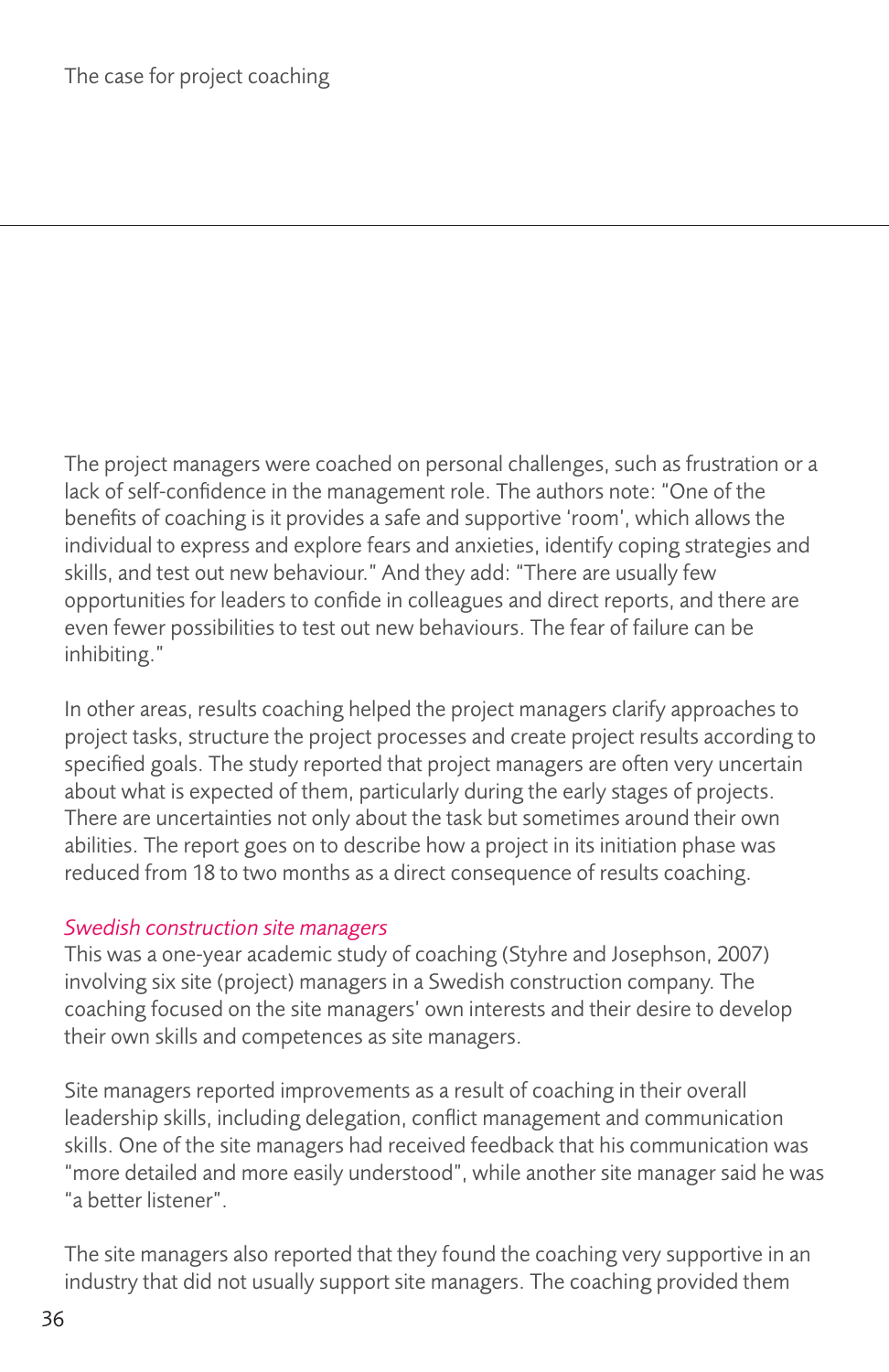with a space to reflect and see things from other perspectives and so they were able to manage conflict better.

#### *Fortune 500 company*

Another Berg and Karlsen study (2013) focuses on two project managers who took part in a nine-month executive coaching training programme as part of their personal development plans. The programme consisted of five seminars, each lasting two days and covering a range of coaching tools. The project managers regularly practised using the various coaching tools learnt on the training programme.



The project managers were able to use various coaching and leadership tools to reduce their own stress and that of their team members. They reported that, following the coaching programme, they could handle difficult decisions or conflicts without fear or stress. They also stated that the coaching improved their motivation and self-confidence.

#### *NHS hospital*

This involved three team leads. A total of six sessions, each lasting 2.5 hours, were held monthly (Woodhead, 2011).

This study summarised the benefits of the team coaching programme run in the NHS as: "providing a forum for dialogue, giving focus and clarity of shared goals, increasing trust and collaboration, enabling a systemic understanding and approach to problem solving, improving communication, decision making and commitment to achieving collective outcomes. It also helped to develop personal and interpersonal relationships and dynamics by breaking down barriers, creating a sense of belonging and a deep empathetic understanding of each other."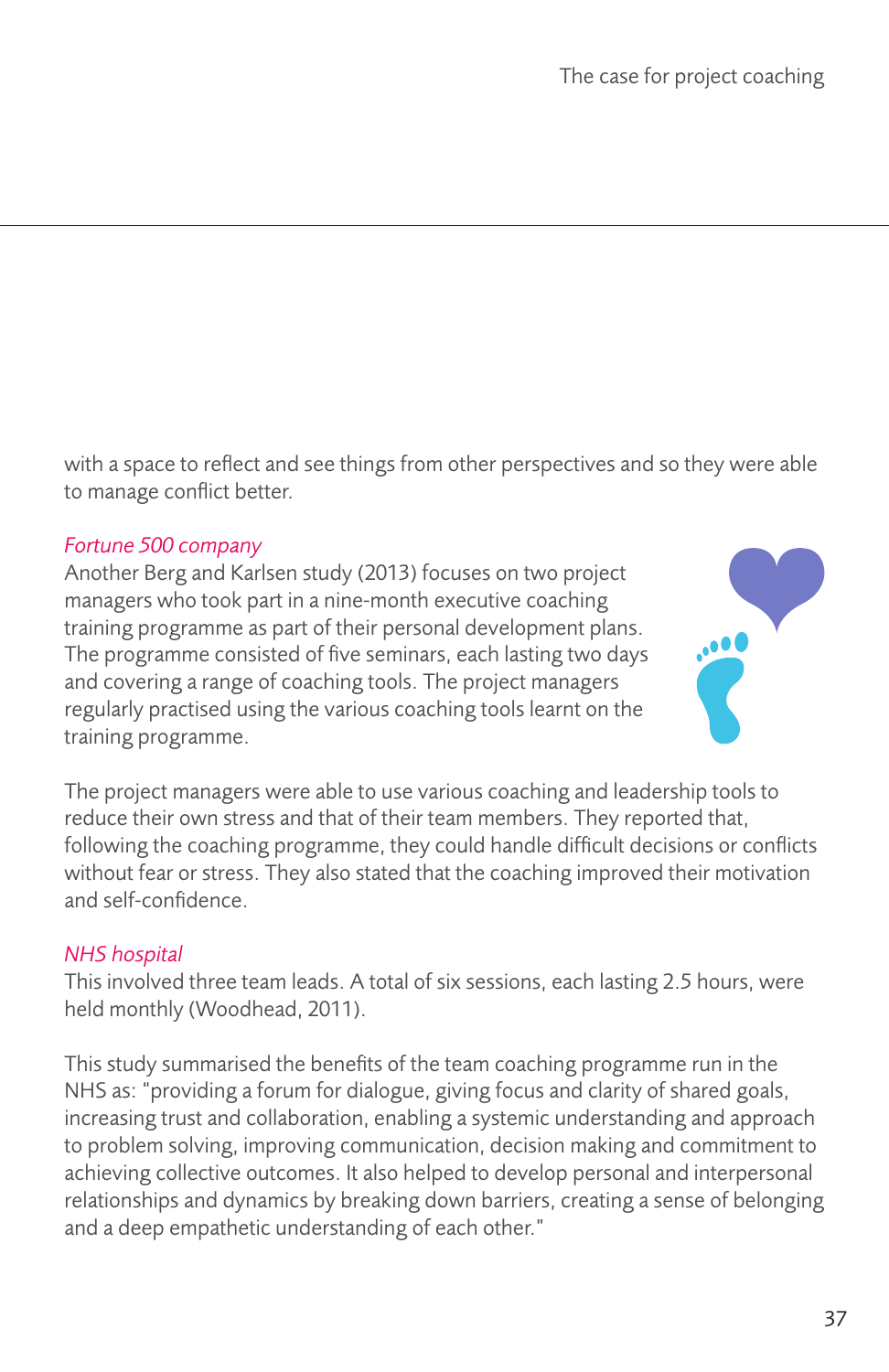#### *Heathrow Terminal 2*

The Heathrow Terminal 2 project that successfully completed in June 2014 also used team coaching intervention in the final eight months of the project. This involved 12 workstream leaders (*Coaching at Work*, 2013).

The HR lead said: "It has been the most powerful development that I have seen. It has been transformational in the ways that we have worked through interventions." Other reported benefits included improved communication and trust.

### Conclusion

This chapter shows some case studies and research on coaching within project environments. There is evidence of benefits in the development and performance of project managers and teams.

Experts from the BI Norwegian business school summarise the benefits of coaching to project managers as follows: "Coaching helps the project manager identify the current situation and implement the right project leadership style; the project employees reduce stress and uncertainty and increase motivation; create a culture for improved learning in the project; the project manager make the most out of the project team; and helps the organisation develop new project managers." (Berg and Karlsen, 2007)

Coaching benefits to teams include improvements in communication, trust, interpersonal relationships, decision making, problem solving and overall team performance.

APM's 2020 vision is 'a world in which all projects succeed'. With the British Computer Society (BCS) reporting project failure in the European Union (EU) to the tune of £142bn and KPMG reporting average losses incurred by businesses at £8m per failed project, there is a strong case for project organisations to incorporate coaching into their learning and development strategies so that project leaders and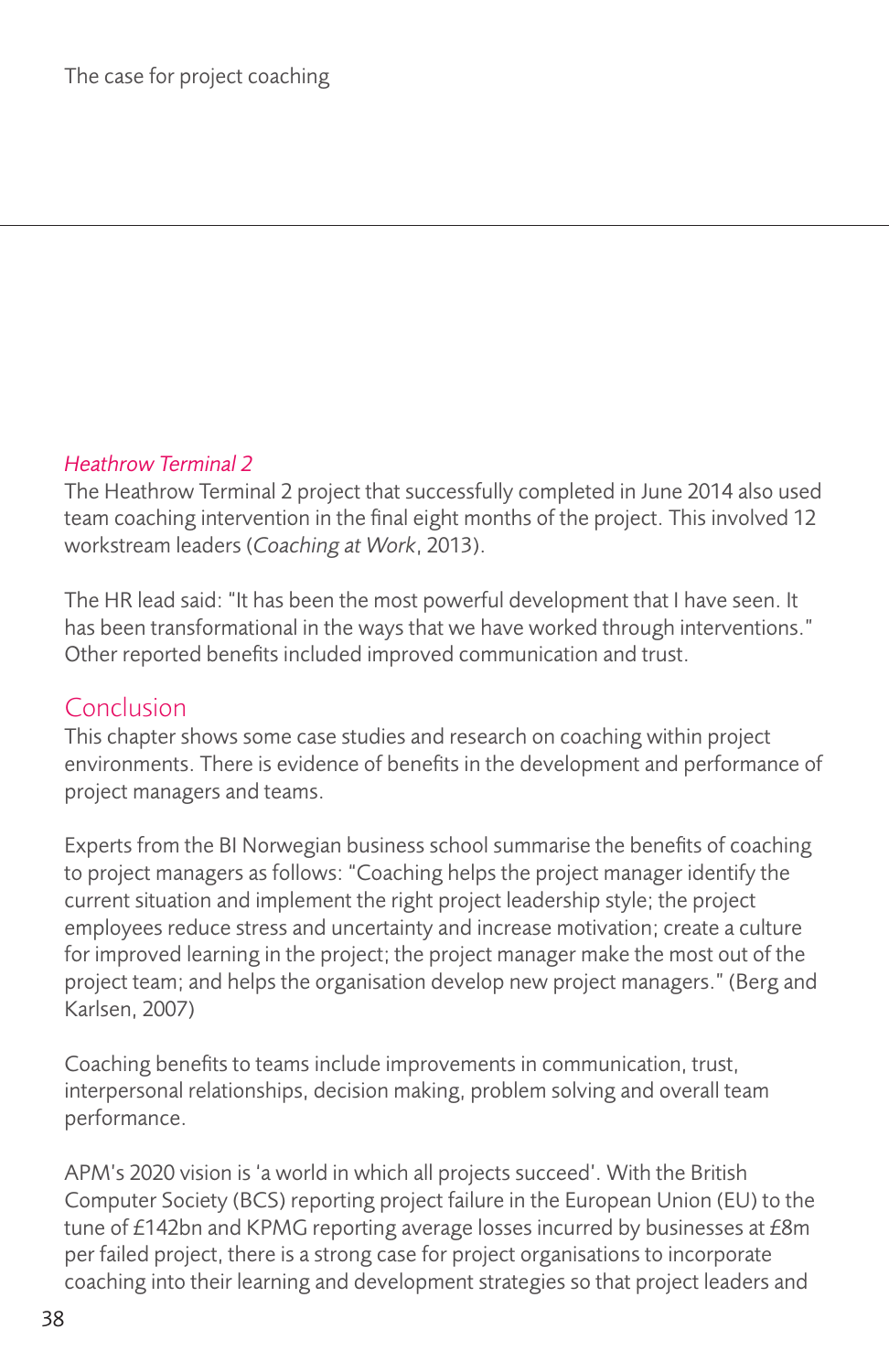teams are better equipped to deliver successful projects – moving us towards achieving that vision.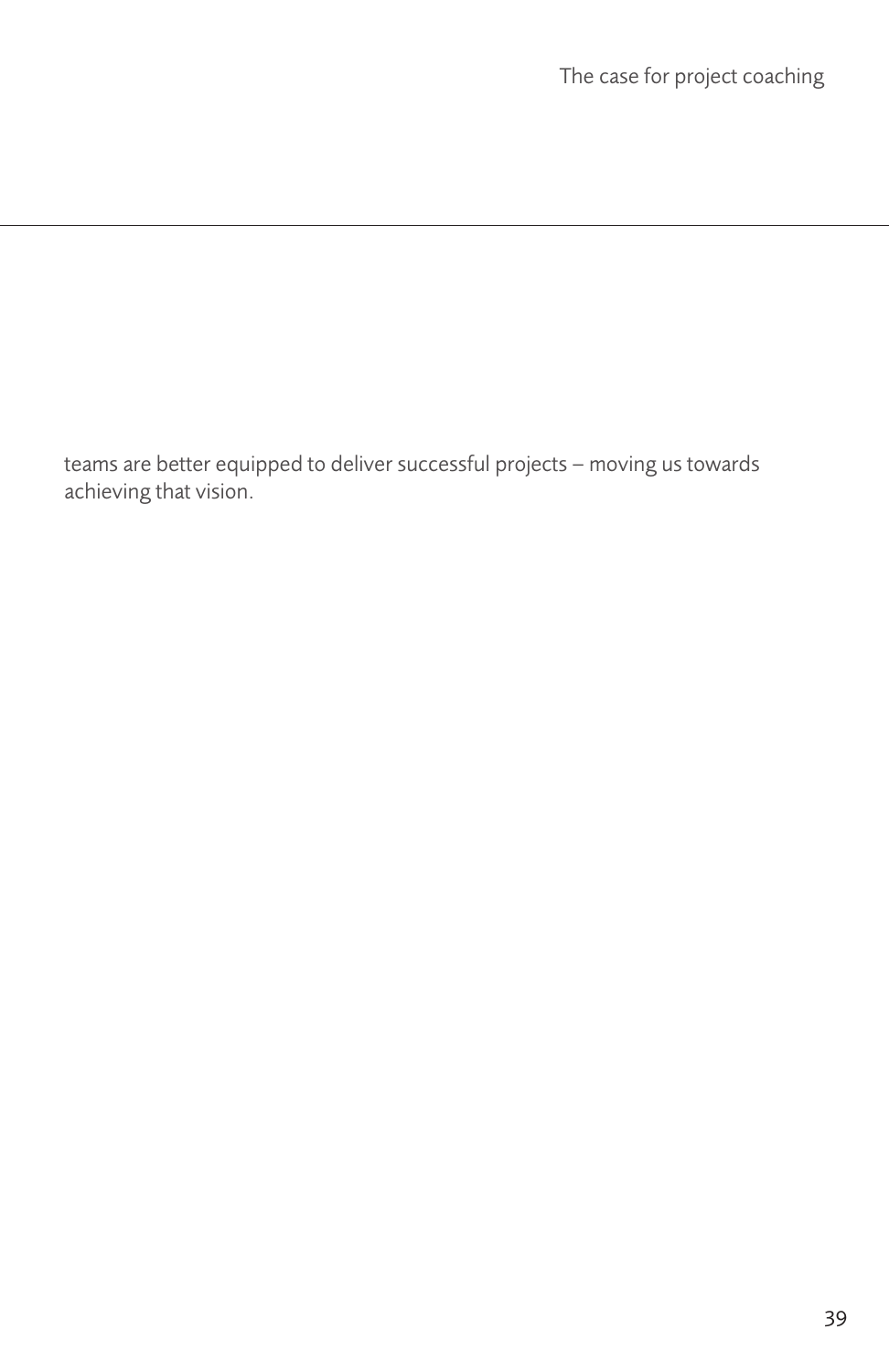# <span id="page-40-0"></span>References

Association for Project Management (2008). *APM Competence Framework*, APM: Princes Risborough. Available at www.apm.org.uk

Berg, M.E. and Karlsen, J.T. (2007). Mental models in project management coaching. *Engineering Management Journal*. 19 (3), 3–13.

Berg, M.E. and Karlsen, J.T. (2013). Managing Stress in Projects Using Coaching Leadership Tools. *Engineering Management Journal.* 25 (4), 52–61.

Buckle, L. and Lines, H. (2012). *Systemic Team Coaching for Competitive Advantage.* Presentation to Academy of Executive Coaching (AoEC) Conference.

CIPD Summer 2009. *Taking the temperature of coaching.*

Goldblatt, S. (2004). Dissertation Middlesex University (UK). *Can coaching and the coaching relationship improve an individual's ability to project manage?*

ILM report May 2011. *Creating a coaching culture.*

July/August 2013 Case study – Heathrow Airport Terminal 2. *Coaching at Work.* 8 (4), 27.

Nixon, P., Harrington, M. and Parker, D. (2012). Leadership performance is significant to project success or failure: a critical analysis. *International Journal of Productivity and Performance Management*. 61 (2), 204–216.

Styhre, A. and Josephson, P-E. (2007). Coaching the site manager: effects on learning and managerial practice. *Construction Management and Economics*. 25 (12), 1295–1304.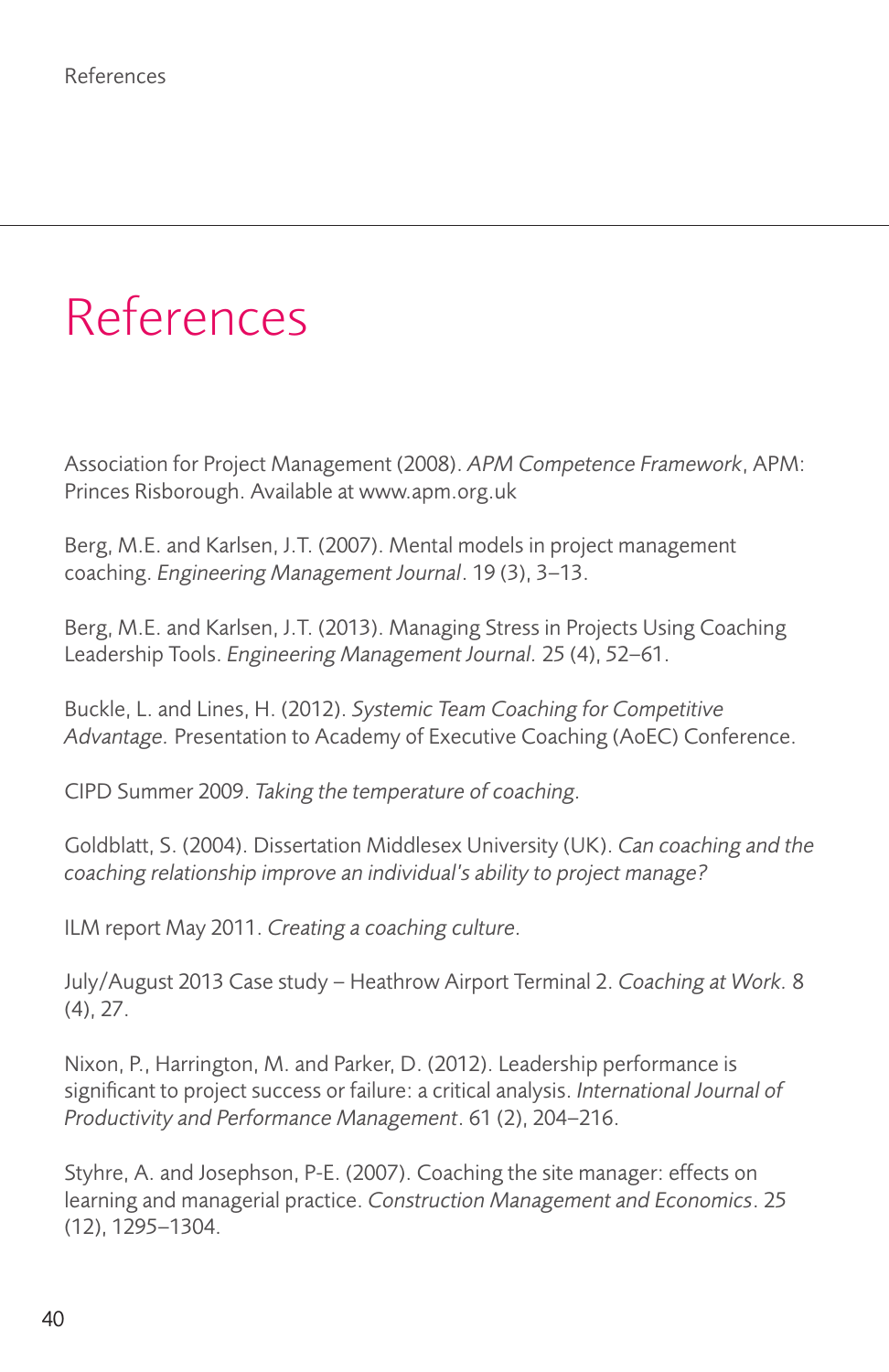Sumner, M., Bock, D. and Giamartino, G. (2006). Exploring the Linkage Between the Characteristics of IT Project Leaders and Project Success. *Information Systems Management.* 23 (4), 43–49.

Whitmore, J. (1992). *Coaching for Performance*. London: Nicholas Brearley.

Woodhead, V. (2011). How does coaching help to support team working? *A case study in the NHS.*

*International Journal of Evidence Based Coaching and Mentoring*. Special Issue 5, 102–119.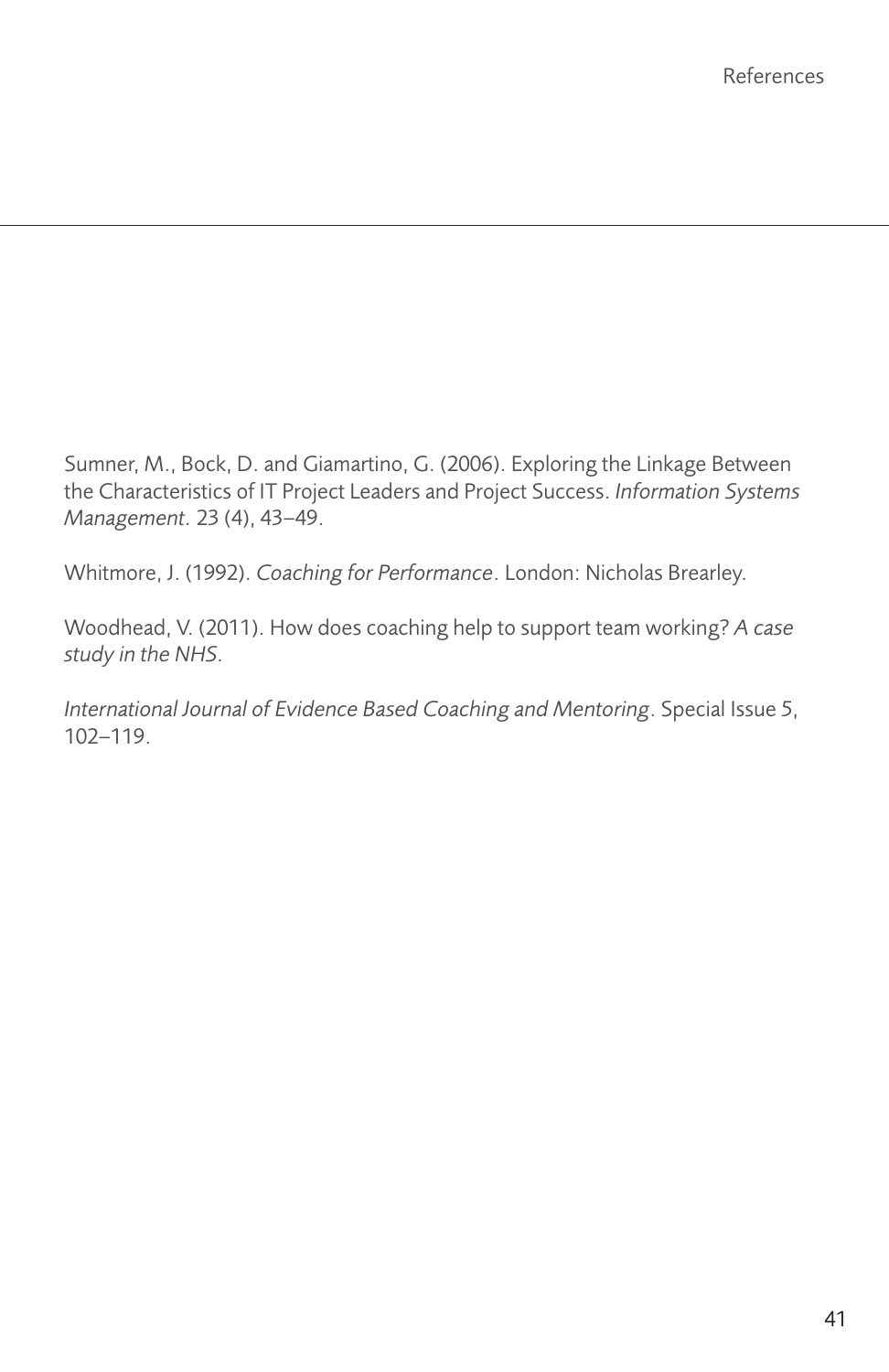# <span id="page-42-0"></span>Notes